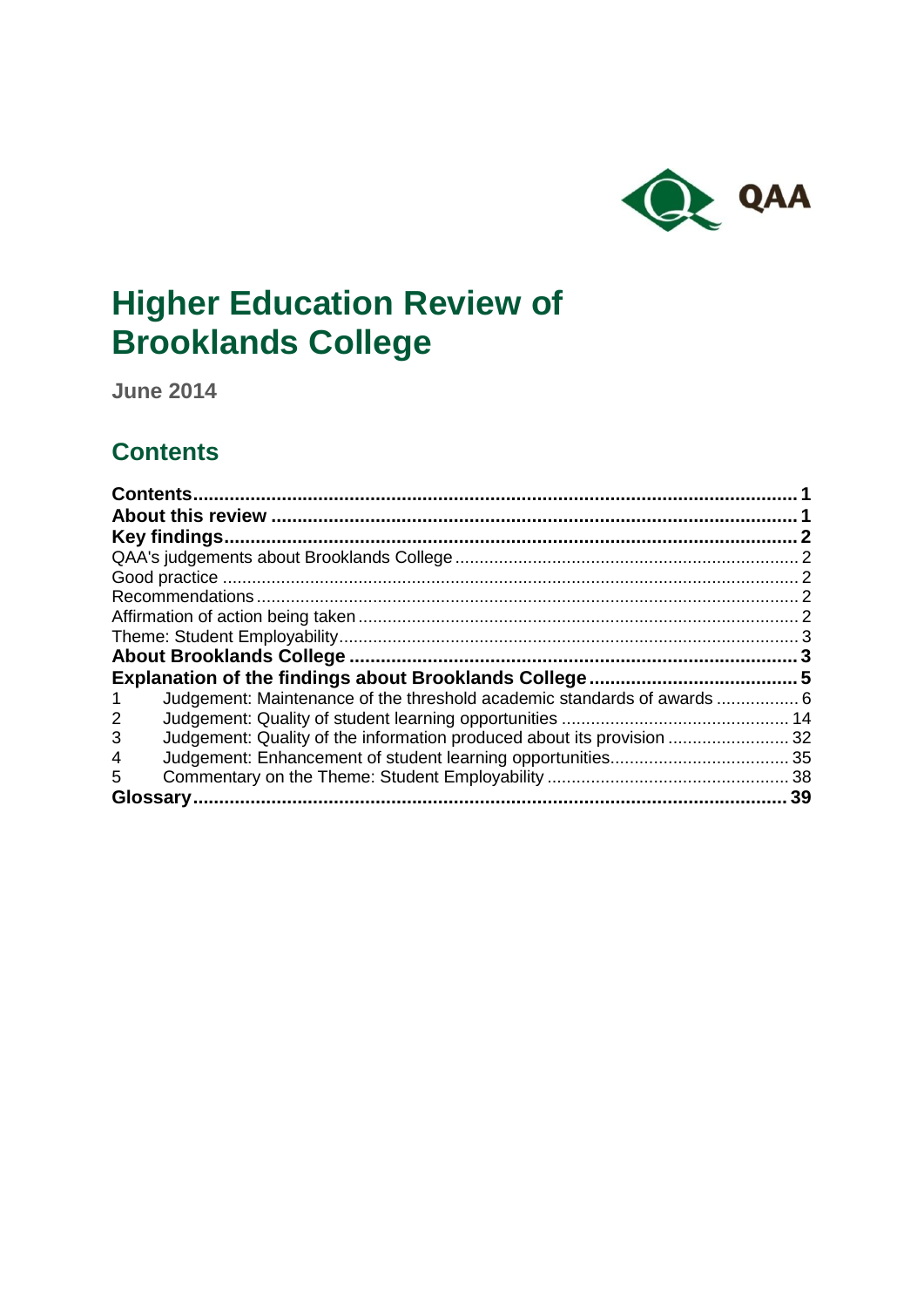## <span id="page-1-0"></span>**About this review**

This is a report of a Higher Education Review conducted by the Quality Assurance Agency for Higher Education (QAA) at Brooklands College. The review took place from 25 to 27 June 2014 and was conducted by a team of three reviewers, as follows:

- Dr Martin Lockett
- Mrs Marian Stewart
- Mr Nizam Uddin (student reviewer).

The main purpose of the review was to investigate the higher education provided by Brooklands College and to make judgements as to whether or not its academic standards and quality meet UK Expectations. These Expectations are the statements in the UK Quality [Code for Higher Education](http://www.qaa.ac.uk/assuring-standards-and-quality/the-quality-code) (the Quality Code)<sup>1</sup> setting out what all UK higher education [providers](http://newlive.qaa.ac.uk/AboutUs/glossary/Pages/glossary-h.aspx#h2.1) expect of themselves and of each other, and what the general public can therefore expect of them.

In Higher Education Review the QAA review team:

- makes judgements on
	- the setting and maintenance of threshold academic standards
	- the quality of student learning opportunities
	- the information provided about higher education provision
	- the enhancement of student learning opportunities
	- provides a commentary on the selected theme
- makes recommendations
- identifies features of good practice
- affirms action that the provider is taking or plans to take.

A summary of the findings can be found in the section starting on page 2. [Explanations of](#page-5-0)  [the findings](#page-5-0) are given in numbered paragraphs in the section starting on page 6.

In reviewing Brooklands College the review team has also considered a theme selected for particular focus across higher education in England and Northern Ireland.

The [themes](http://www.qaa.ac.uk/publications/information-and-guidance/publication?PubID=106) for the academic year 2013-14 are Student Involvement in Quality Assurance and Enhancement and Student Employability, $^2$  and the provider is required to select, in consultation with student representatives, one of these themes to be explored through the review process.

The QAA website gives more information  $\frac{\text{about QAA}}{\text{A}}$  and its mission.<sup>3</sup> A dedicated section explains the method for **Higher Education Review<sup>4</sup>** and has links to the review handbook and other informative documents. For an explanation of terms see the [glossary](#page-39-0) at the end of this report.

 $\overline{1}$ 

<sup>&</sup>lt;sup>1</sup> The UK Quality Code for Higher Education is published at: [www.qaa.ac.uk/assuring-standards-and-quality/the](http://www.qaa.ac.uk/assuring-standards-and-quality/the-quality-code)[quality-code](http://www.qaa.ac.uk/assuring-standards-and-quality/the-quality-code)

<sup>2</sup> Higher Education Review themes: [www.qaa.ac.uk/publications/information-and](http://www.qaa.ac.uk/publications/information-and-guidance/publication?PubID=106)[guidance/publication?PubID=106.](http://www.qaa.ac.uk/publications/information-and-guidance/publication?PubID=106)

<sup>&</sup>lt;sup>3</sup> QAA website: [www.qaa.ac.uk/about-us.](http://www.qaa.ac.uk/about-us)

<sup>4</sup> Higher Education Review web pages: [www.qaa.ac.uk/InstitutionReports/types-of-review/higher-education](http://www.qaa.ac.uk/InstitutionReports/types-of-review/higher-education-review)[review.](http://www.qaa.ac.uk/InstitutionReports/types-of-review/higher-education-review)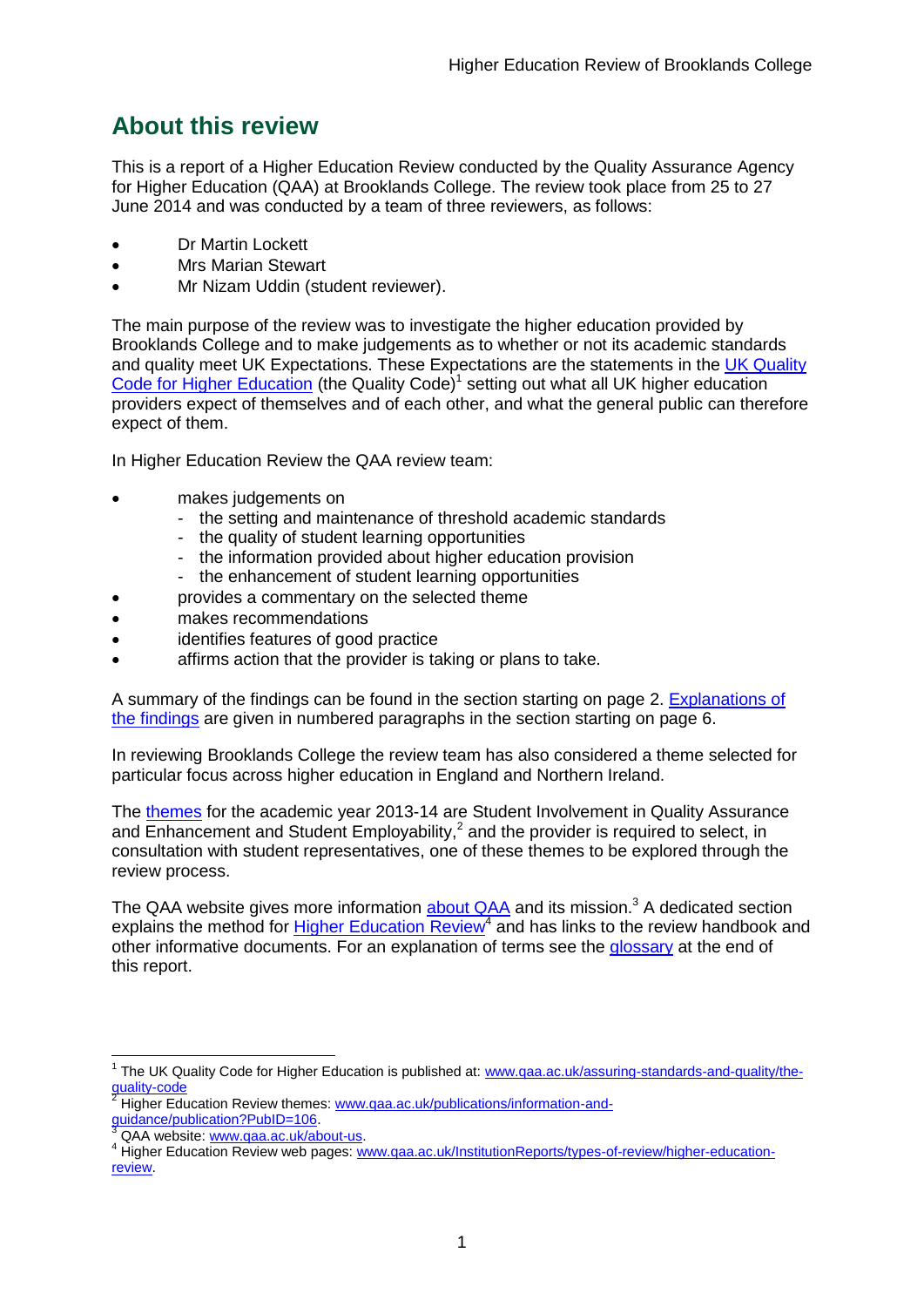## <span id="page-2-0"></span>**Key findings**

## <span id="page-2-1"></span>**QAA's judgements about Brooklands College**

The QAA review team formed the following judgements about the higher education provision at Brooklands College

- The maintenance of the threshold academic standards of awards offered on behalf of degree-awarding bodies and other awarding organisations **meets** UK expectations.
- The quality of student learning opportunities **meets** UK expectations.
- The quality of the information produced about its provision **meets** UK expectations.
- The enhancement of student learning opportunities **meets** UK expectations.

## <span id="page-2-2"></span>**Good practice**

The QAA review team identified the following features of **good practice** at Brooklands College.

- The involvement of employers in the planning and design of courses (Expectation B1).
- The proactive engagement with awarding bodies and other colleges to develop staff and enhance learning opportunities for students (Expectation B3, Enhancement).
- The comprehensive academic and pastoral support available to assist students in their learning and personal development (Expectation B4).
- The extensive range of learning opportunities provided to students both within and beyond the core curriculum on the higher national public services courses (Expectations B3 and B4).

## <span id="page-2-3"></span>**Recommendations**

The QAA review team makes the following **recommendations** to Brooklands College.

By October 2014:

 ensure all course handbooks contain full and relevant information, and that these are made available through the College virtual learning environment (VLE) (Expectations C, A3, B6 and B9).

By April 2015:

 develop and implement a clear process for the use of anti-plagiarism software which gives appropriate consideration to the nature of assessment (Expectation B6).

## <span id="page-2-4"></span>**Affirmation of action being taken**

The QAA review team **affirms** the following actions that the Brooklands College is already taking to make academic standards secure and/or improve the educational provision offered to its students.

 The implementation of minimum standards to achieve consistency in the use of the virtual learning environment (Expectation B3 and C).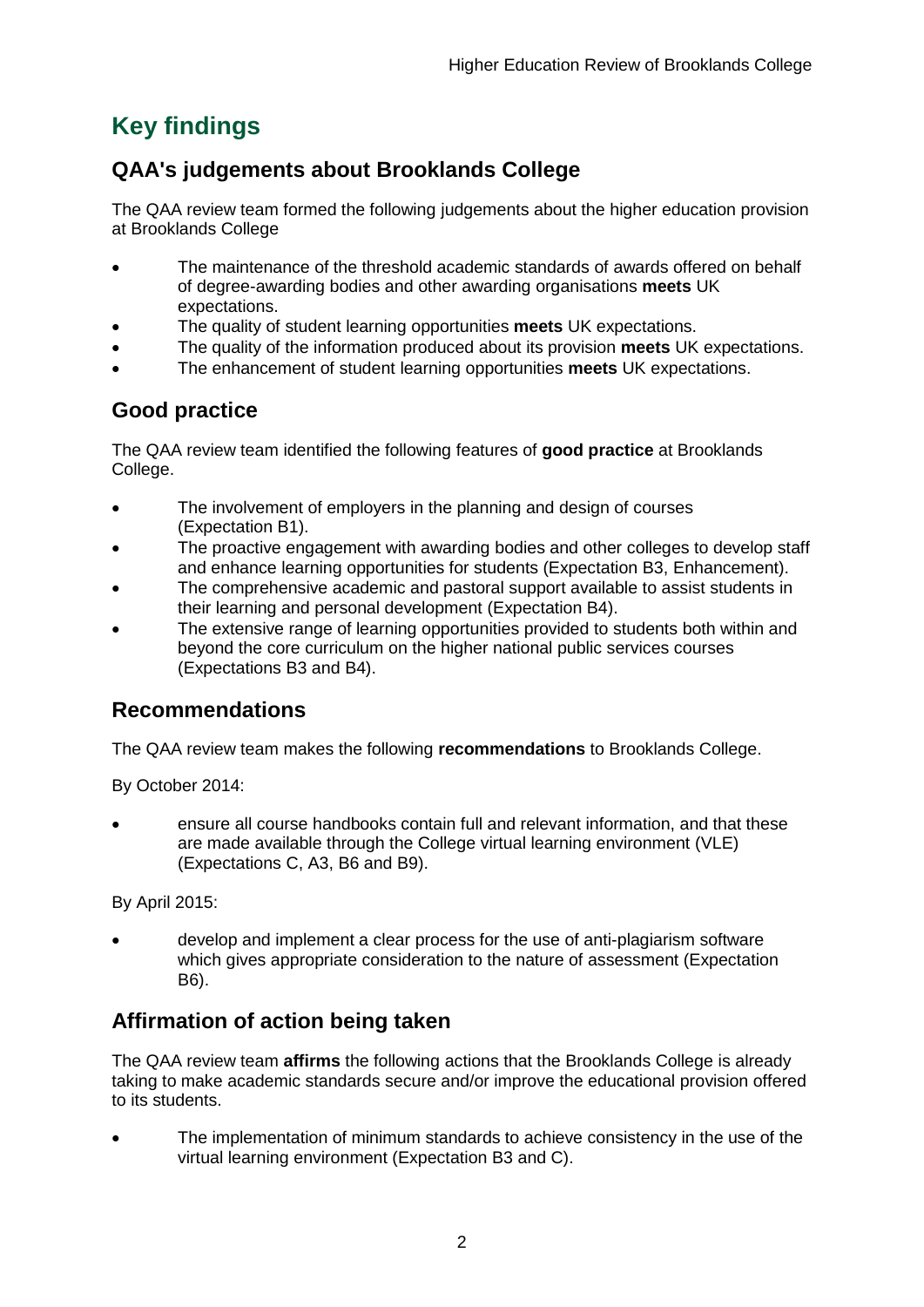- The action being taken to improve the IT infrastructure and availability of nonspecialist IT resources (Expectation B3).
- The action being taken to strengthen student engagement in quality assurance and enhancement (Expectation B5 and Enhancement).

## <span id="page-3-0"></span>**Theme: Student Employability**

Student employability and career progression are an integral part of the College's higher education offer. Established links with a network of employers enables the College to integrate employability directly into the delivery of the curriculum, and to support students in accessing work-based learning opportunities. This is complemented by personal support tailored to the needs of the individual and intended to enable students to fulfil their professional potential.

## <span id="page-3-1"></span>**About Brooklands College**

Brooklands College (the College) is a general further education college located in Surrey with two campuses: one in Weybridge; and the other in Ashford. The College is one of the largest providers of vocational-based training in Surrey, with a focus on science, technology, engineering and mathematics. Through its higher education offering the College aims to provide opportunities to local residents who may not have otherwise entered into higher education. The College's mission statement is to 'be an outstanding provider of education and training for every member of our community, every day.'

At the time of the review visit the College had some 5,000 students of whom 209 were enrolled on a higher education course. The College's provision of higher education is not significantly different from that at the time of the last QAA review and comprises: partnerships with the University of Greenwich (Greenwich), Oxford Brookes University (Oxford Brookes) and Kingston University (Kingston) to provide courses in teacher education, engineering and early years respectively; and approval by the awarding organisation Pearson to deliver higher nationals in public services, graphic design, music and, since the academic year 2013-14, in media. As well as offering a foundation degree in Motorsport Engineering, since 2013 the College has been approved to deliver the final topup year in BSc (Hons) Motorsport Technology, allowing students to obtain their full bachelor's degree locally.

Since the College's last engagement with QAA (Integrated Quality and Enhancement Review in 2009) there have not been any major changes in its range of provision. The College continues to tailor its higher education offering to part-time students as part of its strategy for widening participation and meeting the needs of the local community. However, the College has experienced a decline in the overall number of higher education students, from 276 at the time of the last QAA review, to 209. This is reflective of the national trend in falling numbers of higher education students in further education colleges, particularly from the part-time market. In order to support recruitment and retention the College has recently joined the National Scholarship Programme which aims to 'help individual students from lowincome backgrounds as they enter higher education'. Financial support is also made available to students through the College's own bursary fund.

There have been some significant changes in the College's staffing since the last QAA review. A new Principal and Deputy Principal have been appointed. A number of permanent appointments have been made to the Senior Leadership Team (SLT) to replace the interim staff at the time of the last review. This has resulted in a more stable management structure ensuring appropriate oversight of higher education at a strategic level.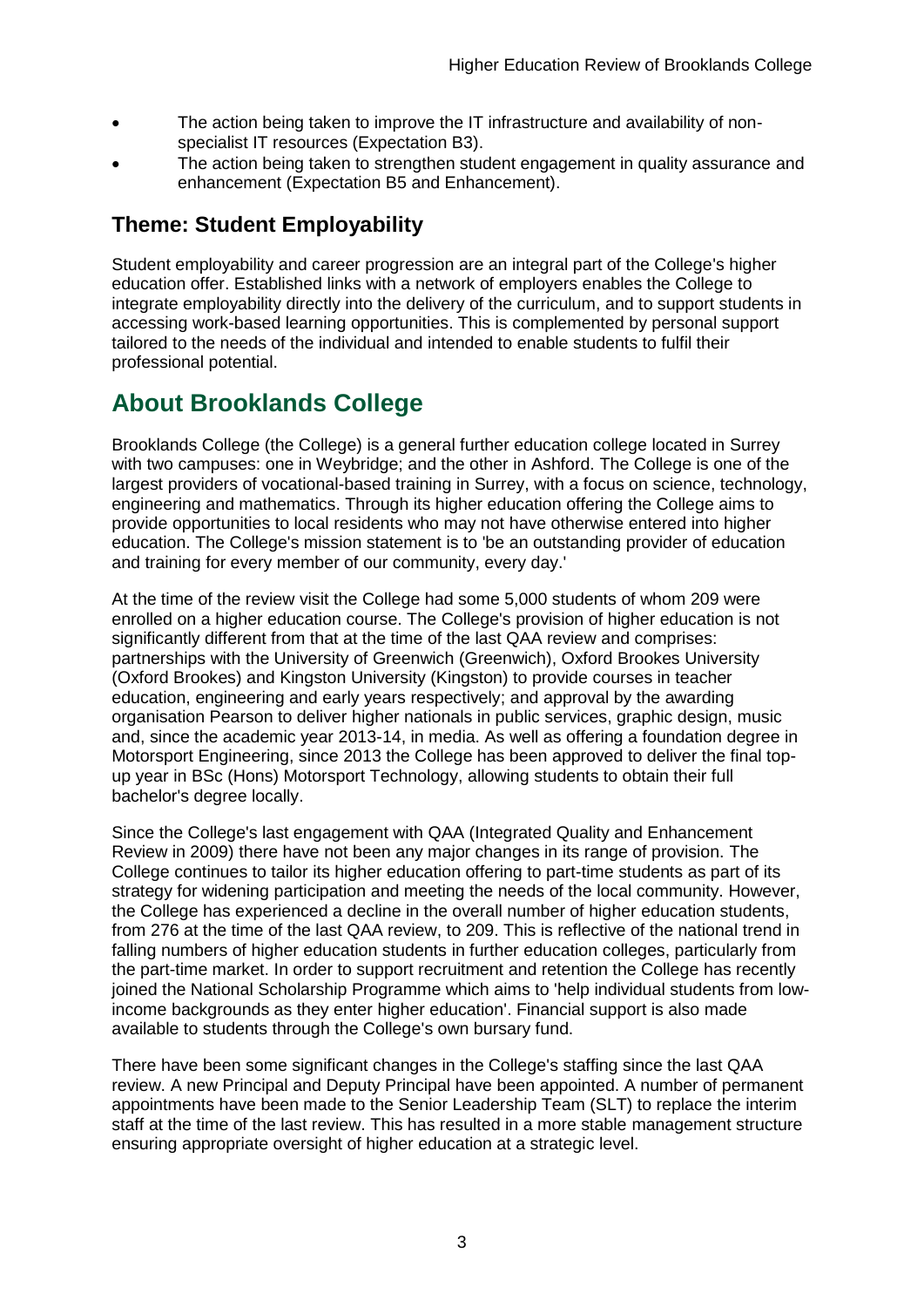The College's last review resulted in a positive outcome, with three features of good practice and seven recommendations. The present review team found that the College has generally taken effective action in addressing the recommendations, and further embedding the areas of good practice, from the last review. One of the recommendations arising from the review related to the College establishing 'an effective procedure for the introduction and evaluation of learning initiatives, such as the use of anti-plagiarism software, which takes into account both the differing needs of programmes and also of their students'. The current review team found that while anti-plagiarism software has been introduced in a more systematic way than previously, there are still inconsistencies in the way it is used across all higher education courses, and this has resulted in a further recommendation from this review.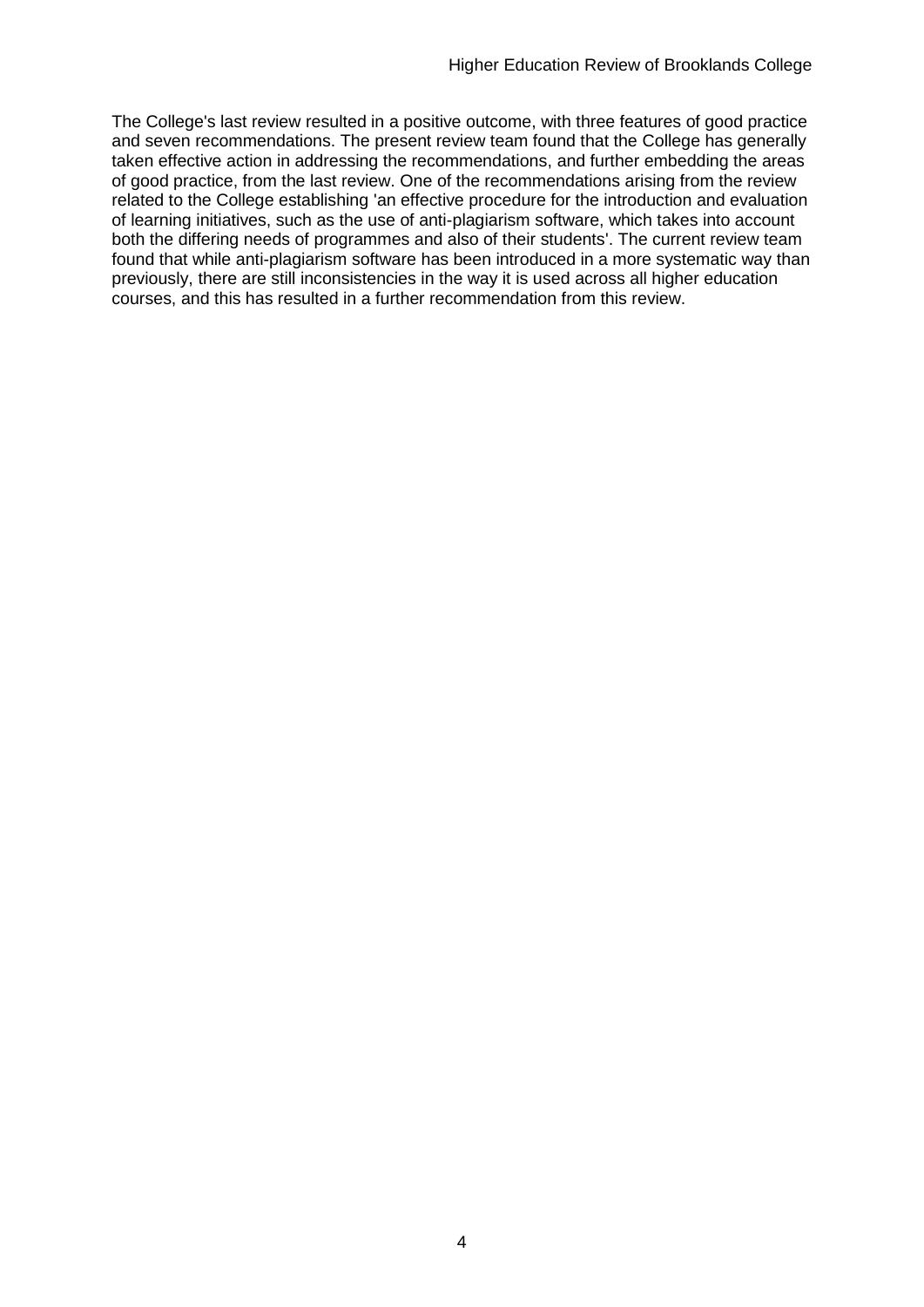## <span id="page-5-0"></span>**Explanation of the findings about Brooklands College**

This section explains the review findings in more detail.

Terms that may be unfamiliar to some readers have been included in a brief glossary at the end of this report. A fuller [glossary of terms](http://www.qaa.ac.uk/AboutUs/glossary/Pages/default.aspx) is available on the QAA website, and formal definitions of certain terms may be found in the operational description and handbook for the [review method,](http://www.qaa.ac.uk/InstitutionReports/types-of-review/Pages/IRENI.aspx) also on the QAA website.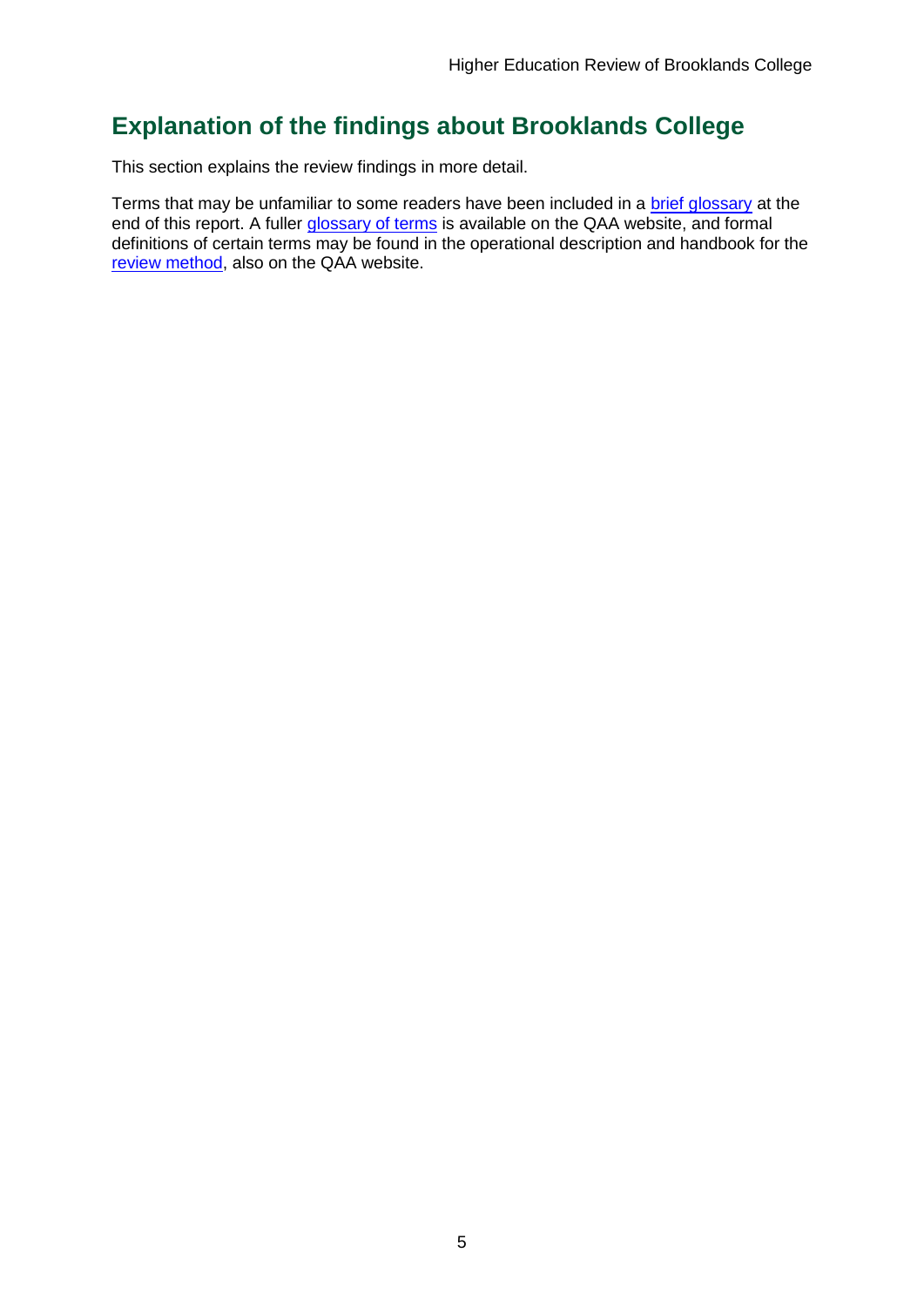## <span id="page-6-0"></span>**1 Judgement: Maintenance of the threshold academic standards of awards**

**Expectation (A1): Each qualification (including those awarded through arrangements with other delivery organisations or support providers) is allocated to the appropriate level in** *The framework for higher education qualifications in England, Wales and Northern Ireland* **(FHEQ).**

### **Quality Code,** *Chapter A1: The national level*

## **Findings**

1.1 The College's degree-awarding bodies and awarding organisation are responsible for the allocation of qualifications to the appropriate level in the FHEQ. In addition, there is internal scrutiny through a course approval process before a formal proposal is submitted to an external validating body. This is preceded and accompanied by wide-ranging internal discussion and detailed consideration of the academic standards of awards, including the appropriate level of the qualification.

1.2 In the case of degree-awarding bodies, the College's provision is subject to the processes and requirements of the relevant university's regulatory framework, which include the level and volume of study. In relation to higher national courses, the College is responsible for the selection of units where choices are available within the relevant Pearson specification. These choices reflect the level and volume of study required by the awarding organisation.

1.3 The team tested the College's approach to meeting Expectation A1 through a review of the documented course approval process, records of internal and external approval events and minutes of relevant meetings. The review team also met with staff involved in the approval of courses.

1.4 There is a clearly documented internal course approval process accompanied by the use of standard pro forma. Documentary evidence of the process being used in practice at various stages specifies the level of the proposed course. Although the focus of College documentation is on marketing, funding and resource factors, staff the team met confirmed that in addition there was in-depth discussion of curriculum and other academic considerations for any proposed course. It was also confirmed that a similar approval process applies in the case of 'substantial changes' to courses, such as changes to the range and choice of optional units for a higher national course.

1.5 Module-level information contained within course handbooks makes explicit reference to the level of study in relation to course learning outcomes and other factors such as graduate attributes. Assessment criteria also distinguish the relevant level in the FHEQ. Students the team met confirmed that information about their course makes clear the intended learning outcomes and expected level of study.

1.6 The College states that staff development is driven by factors including the FHEQ. Staff the team met demonstrated a good understanding of the academic levels of study and how they differed in relation to degree characteristics and the expectations of learning.

1.7 In summary, ultimate responsibility for allocating each qualification to the appropriate level in the FHEQ rests with the College's awarding partners. The College effectively fulfils the requirements of its degree-awarding bodies and awarding organisation, complemented by its own internal course approval processes and staff awareness of the FHEQ. The Expectation is met and the level of risk is therefore low.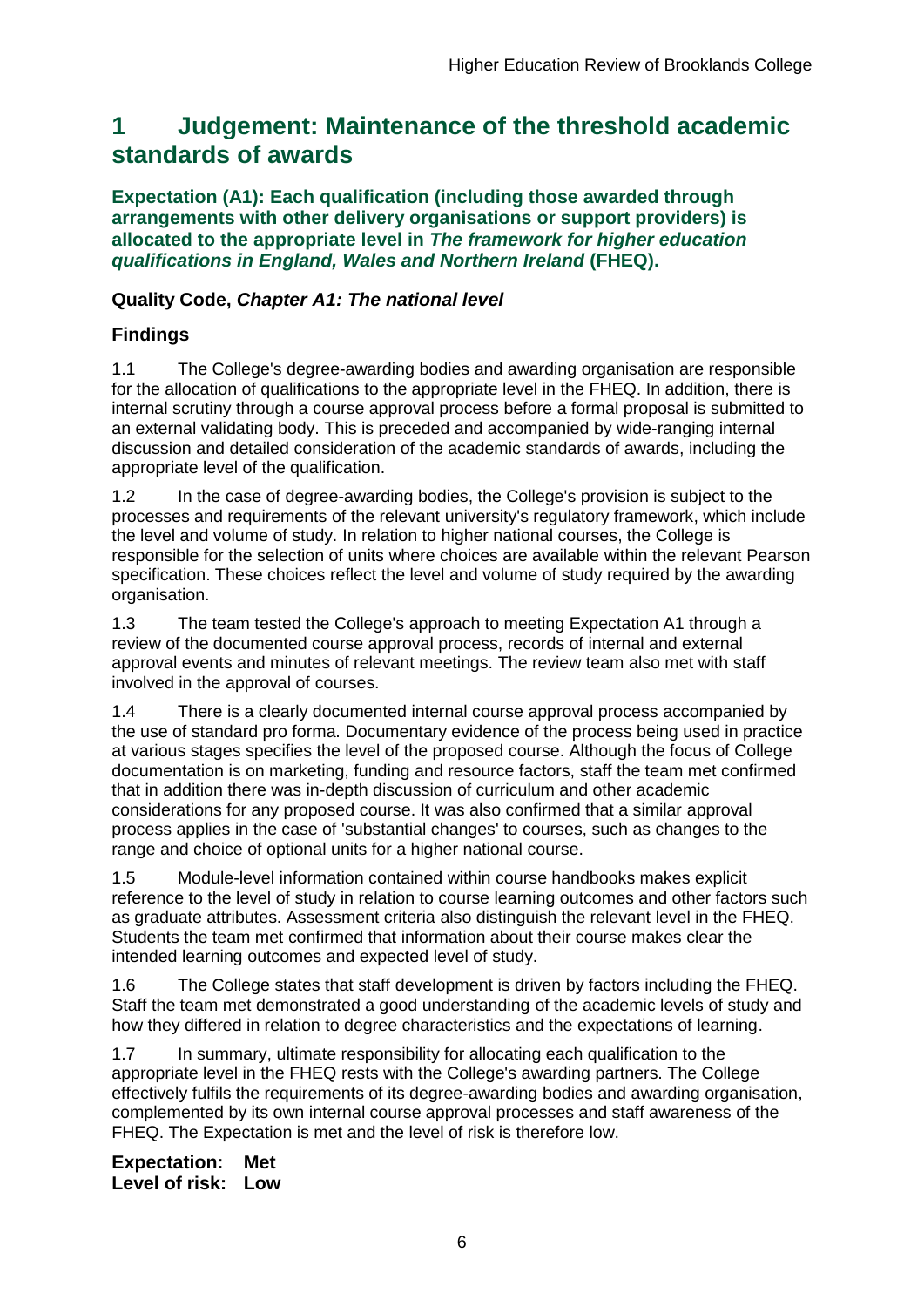### **Expectation (A2): All higher education programmes of study take account of relevant subject and qualification benchmark statements.**

### **Quality Code,** *Chapter A2: The subject and qualification level*

## **Findings**

1.8 The College's degree-awarding bodies and awarding organisation are responsible for ensuring that relevant account is taken of the subject and qualification level during the development and design of courses. The College's approach to meeting Expectation A2 is therefore through its adherence to awarding partners' processes for course approval. Hence the College's own course approval process does not make explicit reference to subject and qualification statements. Higher national qualifications are designed by the awarding organisation and staff are expected to align teaching and assessment to Pearson curriculum requirements.

1.9 In evaluating how the College meets Expectation A2 in practice, the team considered records of external course approval events, programme specifications and external examiner reports. The review team also met senior staff, and teaching staff involved in the delivery of courses.

1.10 Degree-awarding body approval events give consideration to the use of relevant subject and qualification benchmark statements through a review of the specification for the course being validated. Programme specifications are the responsibility of the relevant university, and the extent to which these make explicit reference to external reference points, including benchmark statements, is variable. However, external examiner reports confirm that awards reflect the appropriate subject and qualification level.

1.11 Teaching staff regularly engage in development activities with partner universities to facilitate their understanding of how external reference points should inform the delivery of teaching. Staff the team met demonstrated a good understanding of their subject areas and commented on how the strong relationship with university staff allows them to ensure academic standards are comparable to those of the degree-awarding body. For higher national courses, staff adhere to programme specifications devised by the awarding organisation.

1.12 In relation to professional body accreditation, the Motorsport Engineering courses are accredited by the Institute of Mechanical Engineers. Although accreditation is the responsibility of the University, College staff actively engage with the process and the College is subject to an on-site visit by the professional body. There is also sound evidence of engagement with the Engineering Council's *UK Standard for Professional Engineering Competence*, and with Oxford Brookes University for the Institute of Engineering and Technology accreditation.

1.13 The responsibility for ensuring that courses are mapped to relevant benchmark statements during the design stage is that of the awarding partners and the level of risk is low. The College meets the Expectation, and maintains academic standards on behalf of its awarding partners, through the delivery of courses by competent staff that have an appropriate understanding of the subject and qualification level.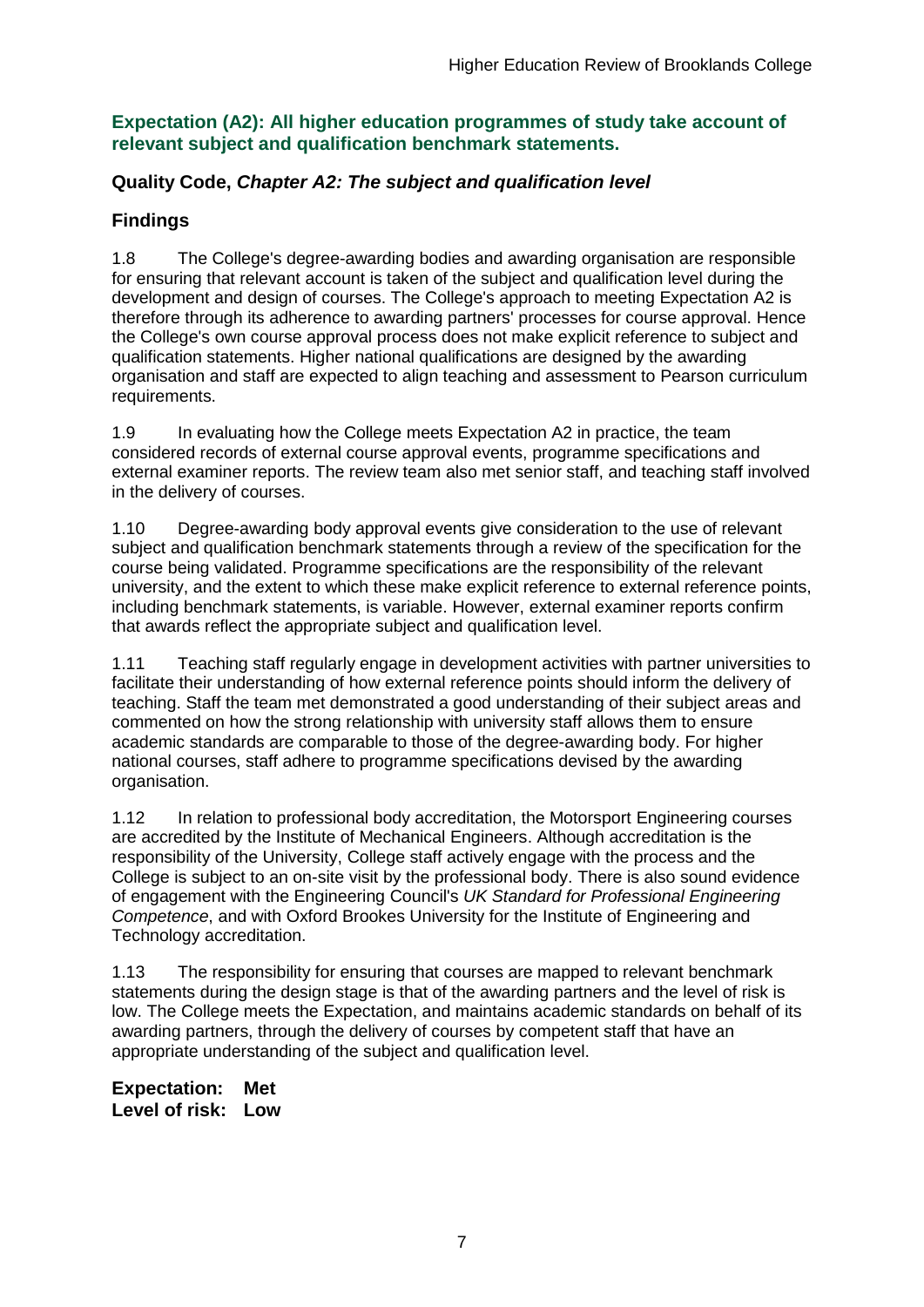**Expectation (A3): Higher education providers make available definitive information on the aims, intended learning outcomes and expected learner achievements for a programme of study.**

#### **Quality Code,** *Chapter A3: The programme level*

#### **Findings**

1.14 The College makes available definitive course information to staff and students through course handbooks that incorporate a programme specification. For university courses, the content and format of specifications and handbooks is defined by the relevant degree-awarding body. In the case of higher national qualifications, the College is responsible for developing contextualised programme specifications, though most of the content is defined by Pearson as the awarding organisation.

1.15 The team evaluated the quality of definitive course information and the way in which this is made available within the College through a review of programme specifications and course handbooks. The team also met staff and students to establish their views of courselevel information.

1.16 The team found that in the case of university courses, each qualification has a programme specification or equivalent that meets the requirements of the relevant degreeawarding body. Course handbooks generally contain a copy of this definitive information at course level, together with individual module specifications. The way in which course information is presented varies across university provision, and in some cases across different courses awarded by the same university. The team was informed that this variability arises from the need to conform to the relevant degree-awarding body's template for handbooks.

1.17 In general, higher national course handbooks contain less extensive information than those for university awards. During the review, the College stated that it does not wish to impose a common template for higher national course handbooks, though internal checks are made to ensure they contain appropriate information. However, the review team found that complete definitive course information was not readily available for all courses. Higher national course handbooks do not make explicit reference to the awarding body documentation of the award. In one case, the requirement to pass were not clearly documented. In another, the course handbook was in three distinct parts without clear crossreferencing across the constituent parts.

1.18 The team also noted that definitive course information is not consistently made available through the virtual learning environment (VLE). For Kingston, Greenwich and Oxford Brookes Universities respectively, electronic information is given to students on a memory stick, CD-ROM or through the College VLE. Scrutiny of the College VLE revealed that definitive course-level information is uploaded only for some courses. Information in handbooks is verbally contextualised by staff during induction and at relevant points throughout the academic year to ensure students are aware of the intended learning outcomes and expected achievements for their course. However, this information could be made available more consistently through inclusion in course handbooks that are uploaded to the VLE (see recommendation under Expectation C).

1.19 Notwithstanding the inconsistencies in the content, and availability through the VLE, of course handbooks, the team is satisfied that students are made aware of the intended learning outcomes for their course and how these are to be achieved. The Expectation is met and the level of risk is low.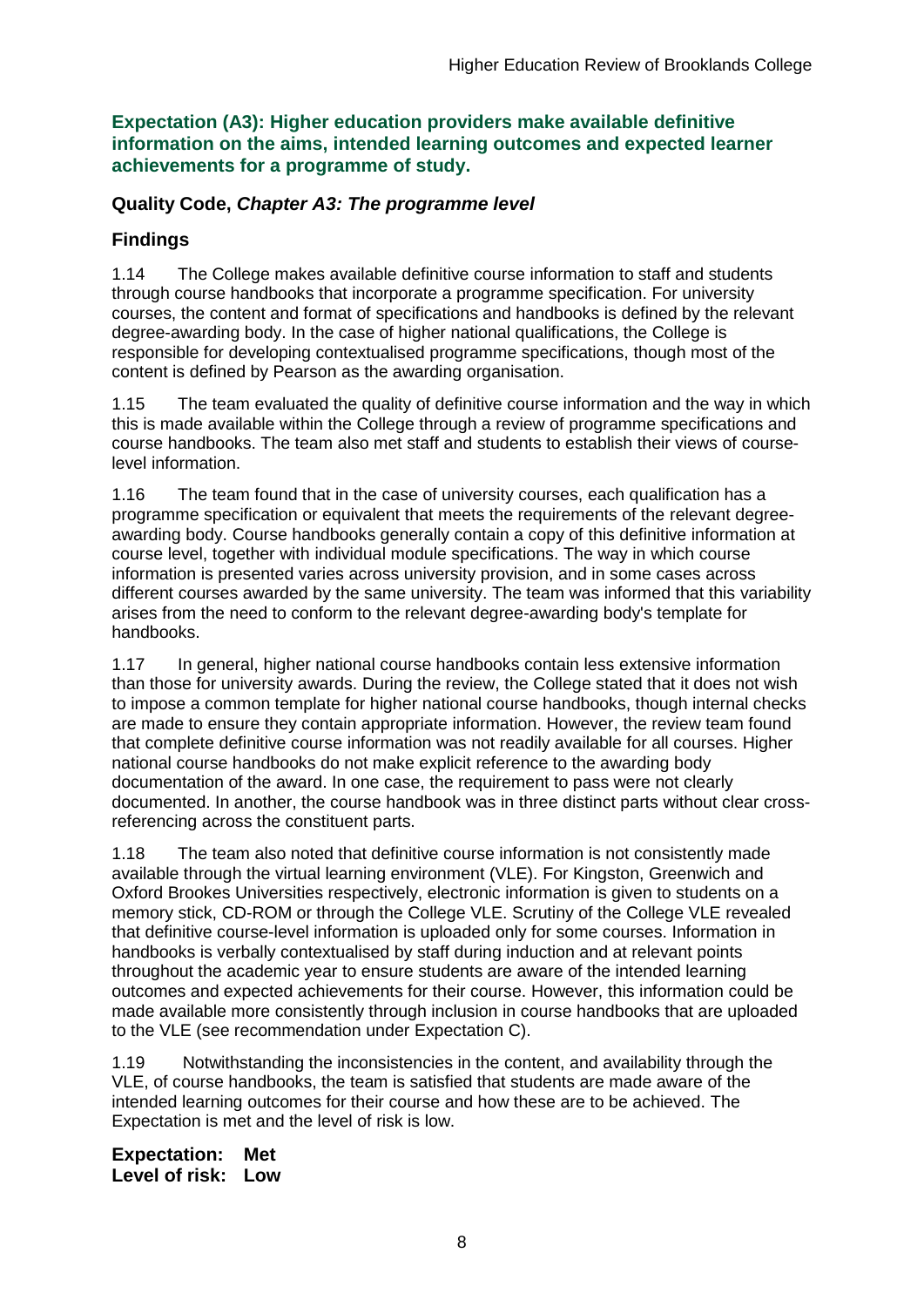#### **Expectation (A4): Higher education providers have in place effective processes to approve and periodically review the validity and relevance of programmes.**

### **Quality Code,** *Chapter A4: Approval and review*

### **Findings**

1.20 The College's awarding partners are ultimately responsible for approving and periodically reviewing the validity and relevance of the awards delivered on their behalf. The College's approach to meeting this Expectation is two-fold: adherence to awarding partners' processes for approval to deliver an award, and the application of an internal course approval procedure. The College's own two-stage course approval comprises an initial consideration of the fit of the course within the existing portfolio and financial implications, followed by a more detailed needs analysis of resources and learning and teaching strategies. The second stage concludes with sign-off from a Course Approval Panel which meets to consider the validity and relevance of the proposal.

1.21 For university courses, the periodic review of awards occurs on a defined cycle determined by the relevant degree-awarding body and laid out in university regulations. For higher national awards, the College uses its annual self-evaluation process as an internal periodic review mechanism for checking the ongoing relevance of courses.

1.22 The team tested the rigour of the approval and periodic review processes by reviewing records of internal and external course approval events, a sample of completed course approval pro forma, external examiner reports and course self-evaluation documents (SEDs). The review team also met senior and teaching staff to gain a thorough understanding of the College's approval and review processes.

1.23 The College has a good success record in applying to and gaining approval for the delivery of qualifications on behalf of degree-awarding bodies, and the awarding organisation Pearson. Documentation demonstrates that course teams have been thorough in addressing actions arising from external approval events. The internal course approval process which usually precedes application to a validating body includes dialogue with employers, and assures the College of its ability to maintain academic standards on behalf of degree-awarding bodies and Pearson. External examiner reports confirm that the design and content of courses is comparable to other similar qualifications in the sector.

1.24 There is also sound evidence of the College adhering to its degree-awarding bodies' processes for periodic review. For example, the College recently underwent a revalidation of the Foundation Degree in Motorsport Engineering and records of the event demonstrate the high level of scrutiny applied by the University panel, which included an external member. College staff then submitted a formal response to Oxford Brookes addressing recommendations arising from the revalidation process to ensure the continuing currency of the course.

1.25 The team concludes that the processes the College follows on behalf of its awarding partners, supplemented by its own approach to course approval and review, are operating effectively in ensuring the validity and relevance of courses. The Expectation is met and the level of risk is low.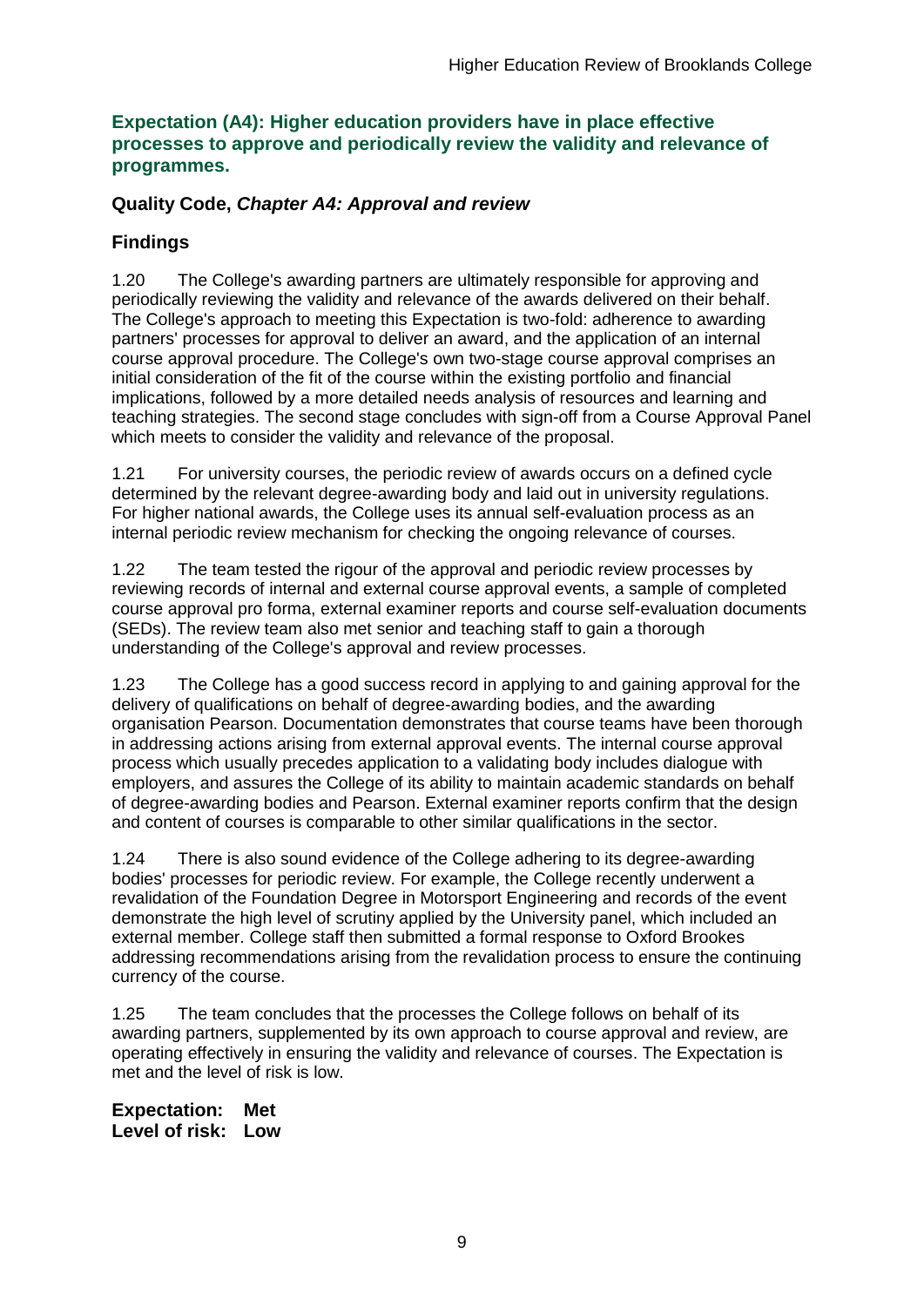### **Expectation (A5): Higher education providers ensure independent and external participation in the management of threshold academic standards.**

## **Quality Code,** *Chapter A5: Externality*

### **Findings**

1.26 The College's degree-awarding bodies and awarding organisation are ultimately responsible for ensuring independent and external participation in the design, approval and ongoing review of courses. The processes involved are stipulated in each University's own quality assurance policies. Clear guidance is provided in University documentation to support externality through course development and validation, with approval events requiring the presence of an external panel member. Kingston and Greenwich retain responsibility for appointing external advisors and examiners, while Oxford Brookes makes external appointments in partnership with the College. For higher national awards, it is the responsibility of Pearson to ensure external input during the design of qualifications and to appoint an external examiner who visits the College on an annual basis. The College's main responsibilities in meeting this Expectation are to ensure appropriate consideration is given to the feedback provided by externals on the management and delivery of courses. Through the College's own internal course approval process there is also extensive engagement with employers to support the development of provision which is shaped by local industry needs.

1.27 The review team considered evidence of external involvement in the approval and revalidation of university courses, reports of external approval events, minutes of internal approval activities and assessment boards. The team met staff to further clarify and consolidate its understanding of how externality supports course design, development, approval and review.

1.28 Although not always explicit from the College's pro forma for internal course approval, there is good evidence that the College engages with external stakeholders in the development of its higher education provision. The College has established a good network of local employers and works with other nearby colleges involved in the delivery of similar courses to ensure provision is in line with the wider higher education sector. College course approval panels also include staff from other curriculum areas that have experience of managing higher education and can provide an objective view in the decision making process. Reports from external validation and revalidation events confirm that degreeawarding bodies seek appropriate input from external representatives, and that the College takes effective action in responding to actions arising from these events.

1.29 Annual external examiner reports verify the College's effective management of threshold academic standards for the qualifications it offers on behalf of its awarding partners. Actions arising from reports are addressed by College staff in liaison with the relevant university to ensure feedback from external examiners informs the ongoing management and review of courses.

1.30 The team concludes that the College makes appropriate use of external input in several aspects of its provision including in the approval, design and delivery of courses. The Expectation is met and presents a low risk to the College's management of academic standards.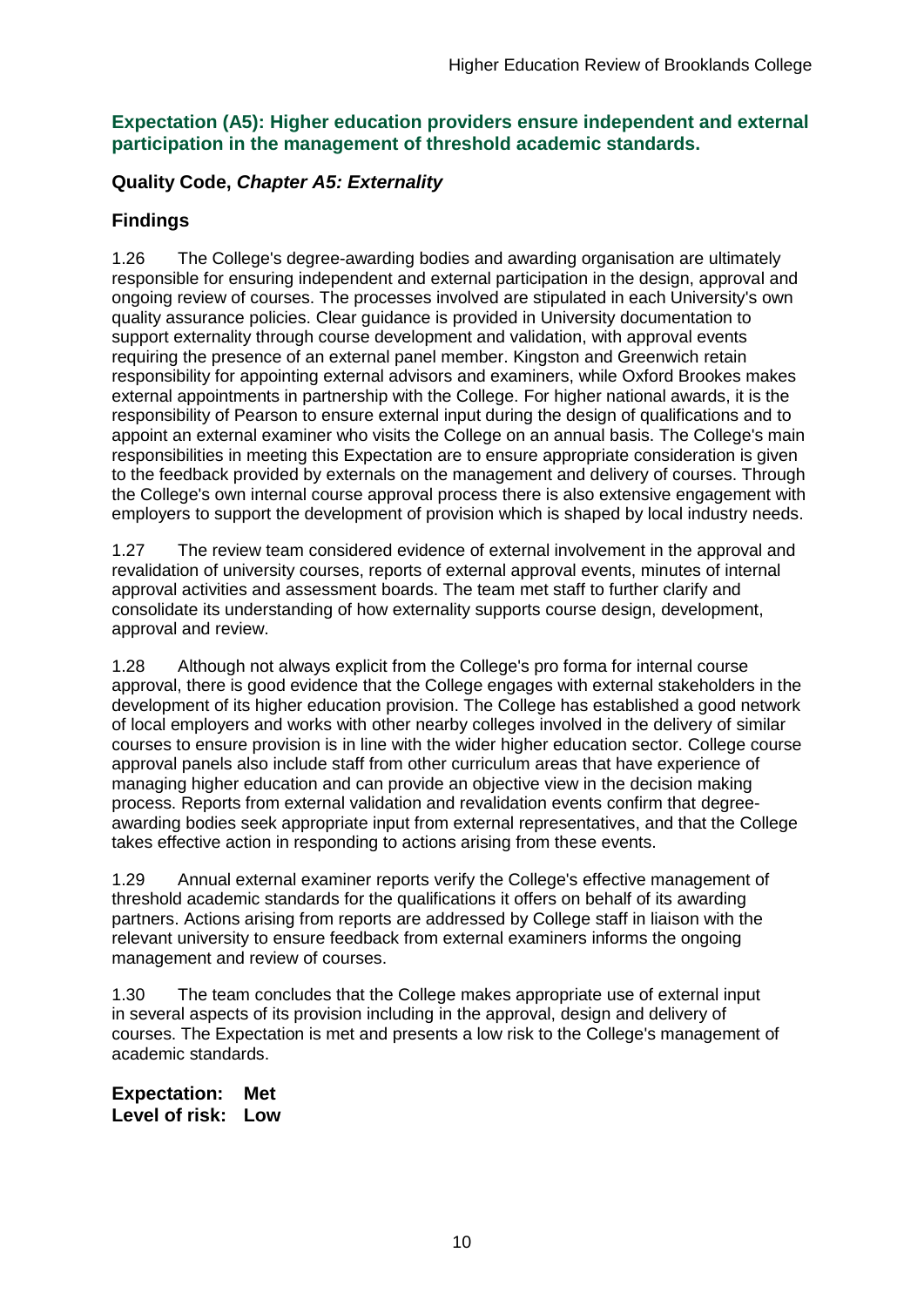**Expectation (A6): Higher education providers ensure the assessment of students is robust, valid and reliable and that the award of qualifications and credit are based on the achievement of the intended learning outcomes.**

#### **Quality Code,** *Chapter A6: Assessment of achievement of learning outcomes*

## **Findings**

1.31 In ensuring the processes for assessment meet Expectation A6, the College complies with the regulatory frameworks of its degree-awarding bodies and awarding organisation, as set out in respective quality assurance policies and programme specifications. The College's Quality Handbook also has a section which sets out the expectations for assessment and verification accompanied by a formal Assessment Policy which stipulates the regulations governing assessment. This is a college-wide policy and it therefore does not make separate reference to the processes for higher education qualifications. However, the Policy does distinguish between assessment used for diagnostic purposes and that which is used to measure the achievement of learning outcomes.

1.32 The College has delegated responsibility for the design of assessment which is overseen by the respective degree-awarding body or Pearson. For university courses, assessment tasks are approved by the relevant degree-awarding body during the approval and planning stages. Ongoing validity and robustness is then monitored through annual monitoring and external examining processes. For higher national awards, an appointed external examiner samples assessment tasks and feedback to ensure Pearson requirements are being met. The management of assessment is overseen by the College's Higher Education Working Group (HEWG).

1.33 The team considered an extensive range of documentation to test the robustness, validity and reliability of assessment; this included: the College Quality Manual; programme and module specifications; assessment schedules; exemplar assignment briefs with evidence of internal verification; external examiner reports; and minutes of relevant meetings.

1.34 Assessment scheduling for all courses is carefully planned over the academic year to avoid unnecessary bunching of assessments, although there is a degree of overlapping of assignments on some courses. Assessment tasks are clear and explicitly linked to the intended learning outcomes of modules to ensure their validity. All assessments are subject to peer review through the application of comprehensive internal verification processes. For university courses, this is followed by approval from the relevant degree-awarding body to ensure assessment design and weighting is in line with programme specifications. Despite the College using a generic Assessment Policy, teaching staff the team met were clear about their responsibilities in fulfilling the requirements of individual degree-awarding bodies and Pearson. Students the team met demonstrated a good understanding of how assessment activity links to module and course learning outcomes.

1.35 The marking of assessments is also subject to robust internal verification and external moderation processes to ensure consistency and reliability in the award of credit, both for individual modules and whole courses. Assessment boards are held in accordance with the awarding partners' processes and are used as an effective mechanism to calibrate student achievement relative to threshold academic standards. External examiner reports confirm that the assessment of achievement of learning outcomes aligns to this Expectation. In particular, a number of the reports comment positively on the robustness of assessment tasks in testing the achievement of stated learning outcomes and the rigour with which assessment is conducted.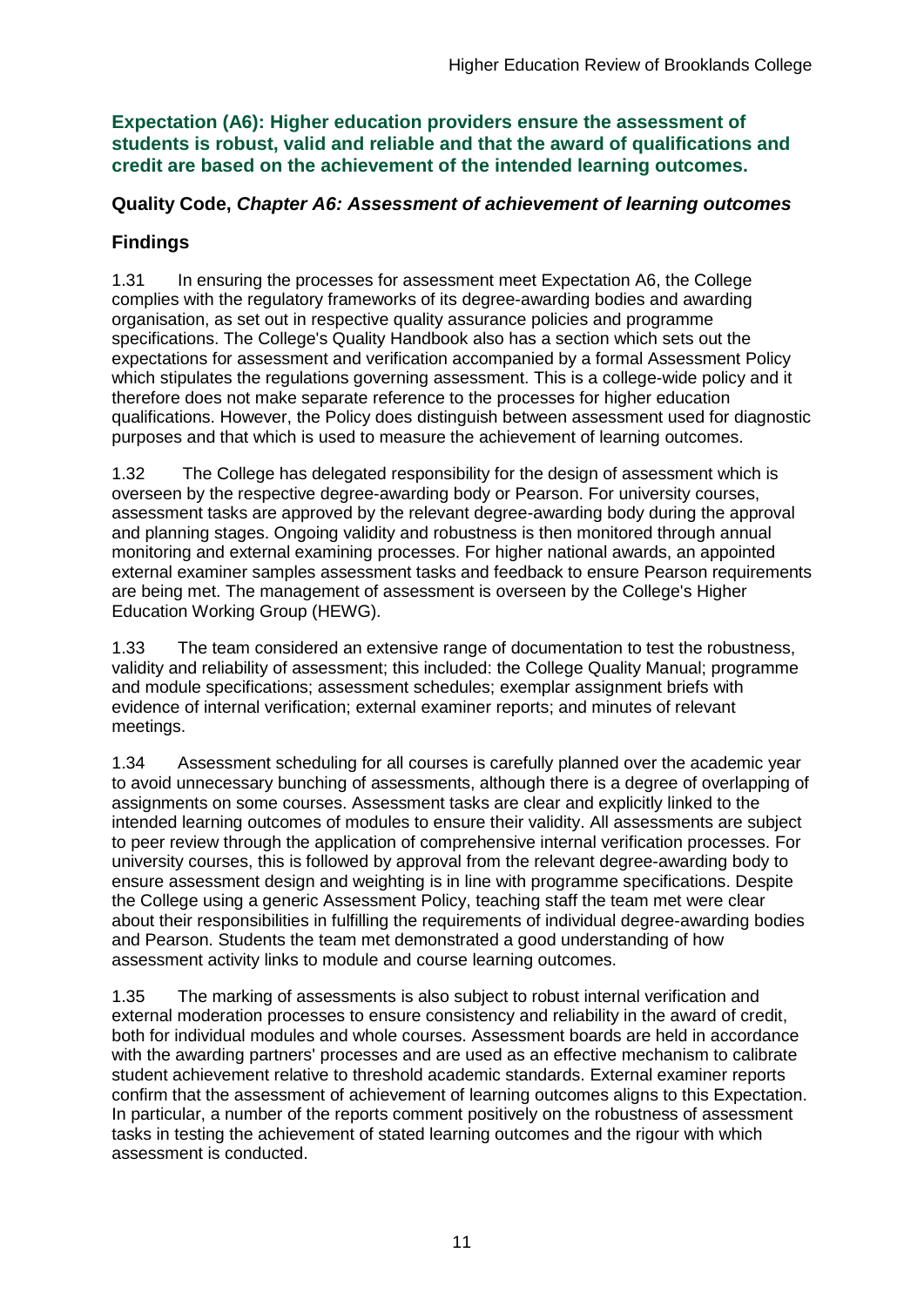1.36 The College has recently launched an internal college-wide Assessment Forum aimed at providing a platform for the standardisation of assessment activity, particularly for higher national courses. Teaching staff the team met confirmed that the Assessment Forum meetings held to date have been useful in promoting the consistency of assessment practice and compliance with the College Assessment Policy. The HEWG has oversight of assessment through the receipt of regular SEDs which report on the effectiveness of assessment processes and incorporate comments from external examiners on assessmentrelated issues.

1.37 The team concludes that the College maintains academic standards on behalf of its degree-awarding bodies and awarding organisation through the design and grading of assessment which ensures students have demonstrated the required learning outcomes before the award of credit or qualification. The College applies the academic regulations of its awarding bodies and awarding organisation diligently, and has in place appropriate internal processes to ensure assessment is robust, valid and reliable. The Expectation is met and the level of risk is low.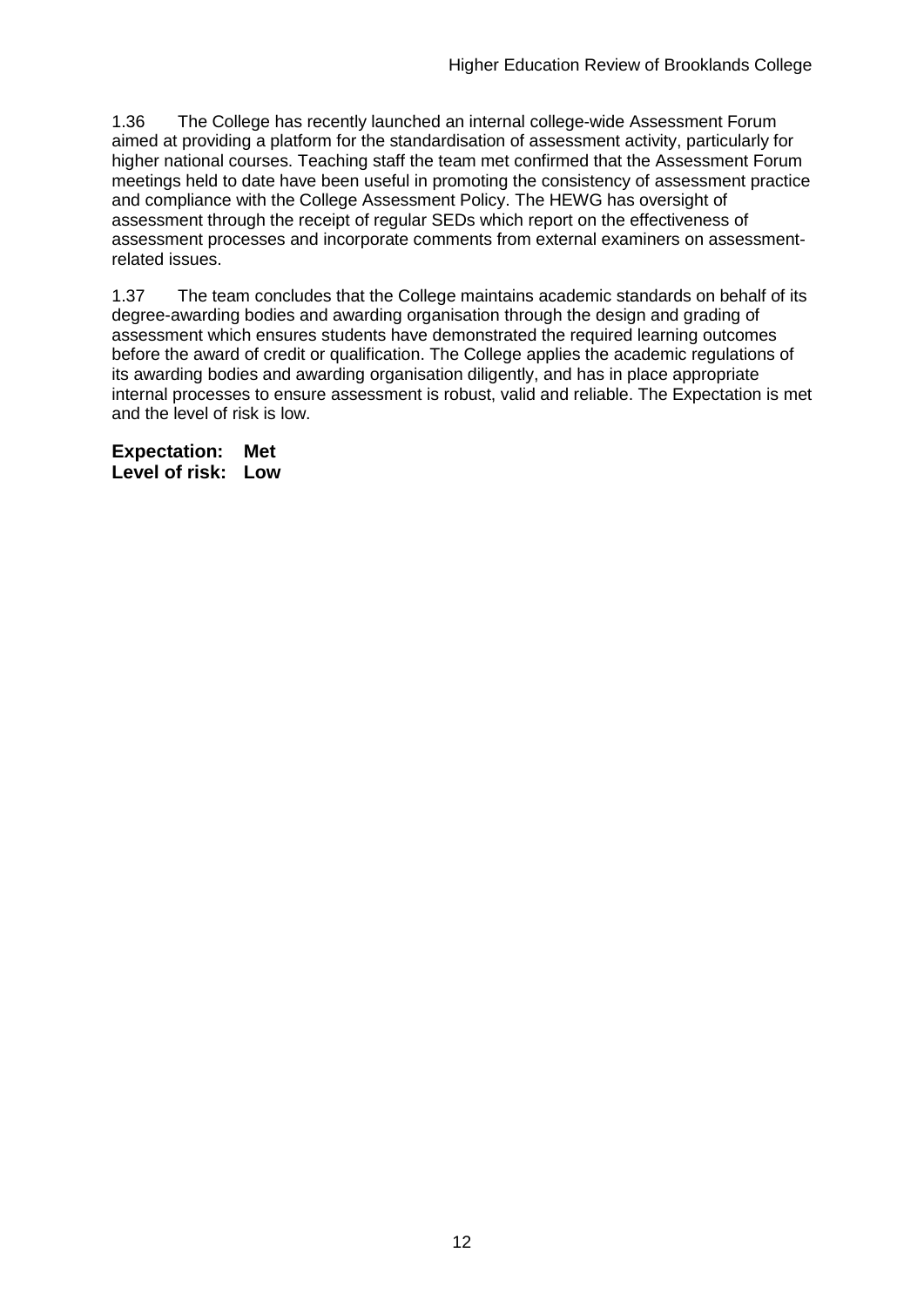## **Maintenance of the threshold academic standards of awards: Summary of findings**

1.38 In reaching its judgement about threshold academic standards, the review team matched its findings against the criteria specified in Annex 2 of the published handbook. All six expectations in this judgement area have been met with the associated level of risk low in each case. The College's main responsibilities for maintaining threshold academic standards are for adhering to the policies and processes of its degree-awarding bodies and awarding organisation, which it does effectively.

1.39 There are no features of good practice or recommendations within this area. However, the recommendation under Expectation C regarding the need to improve the information contained in handbooks and their availability is of relevance to Expectation A3. However, the team concludes that this area for improvement does not pose a high risk to academic standards as it relates to amendments to documentation that is already in existence, and to making this information more readily available. The review team concludes that the maintenance of the academic standards of awards offered on behalf of degreeawarding bodies and other awarding organisations **meets** UK expectations.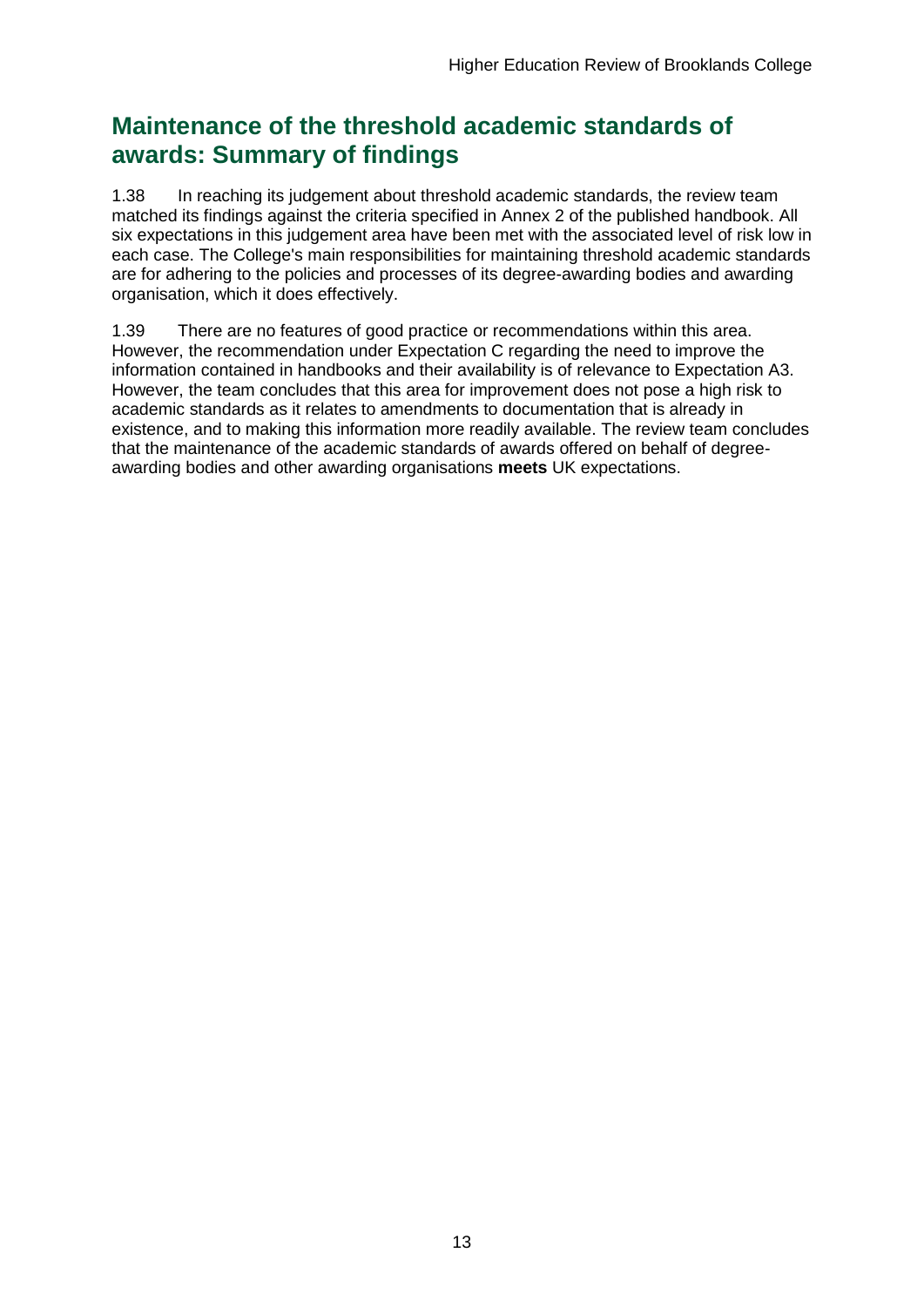## <span id="page-14-0"></span>**2 Judgement: Quality of student learning opportunities**

### **Expectation (B1): Higher education providers have effective processes for the design and approval of programmes.**

## *Quality Code, Chapter B1: Programme design and approval*

## **Findings**

2.1 The processes for course approval are described in paragraphs 1.21 and 1.22. Although the design of courses is ultimately the responsibility of the College's awarding partners, the internal course approval process is used to consider the fit with, and relevance of the course to, strategic plans for the development of higher education. Agreements with degree-awarding bodies encourage the College to actively contribute to the development of courses through engagement with the relevant university's processes. For higher national qualifications, the College is responsible for the selection of optional modules to supplement mandatory modules in providing the required credit for the level of the award. The HEWG has overall responsibility for supporting strategic and operational development of the College's higher education provision.

2.2 The review team examined collaborative agreements with degree-awarding bodies, records of external approval and revalidation events, completed course approval pro forma and minutes from course approval panels. The team further explored the College's approach to meeting Expectation B1 in practice through discussions with staff and students.

2.3 The College has in place an effective and thorough course approval process; ensuring new proposals are given careful consideration prior to approaching a degreeawarding body or awarding organisation. Although pro forma do not always explicitly reflect the detailed discussions which precede the approval process, it was evident from meetings with staff that new provision is diligently planned and executed. The process includes the consideration of market research, identified skills gaps, staffing and learning resource implications, local competition and progression opportunities for students. Students the team met made reference to the College's willingness to develop provision that provided local progression opportunities into higher education.

2.4 The use of a Course Approval Panel, whose membership includes a staff member who is independent from the proposing department, allows the process to be conducted with rigour and probity. Following approval, a detailed action plan is prepared by the relevant course team outlining the development work needed to be undertaken before the first delivery of the course.

2.5 In particular, the course approval process incorporates a high level of engagement with employers and early on in the process course teams are expected to consult with local employers to consider the appropriateness of proposals. Staff involved in submitting proposals engage in dialogue with local businesses to ensure the content of the course will support graduate employability. The College also undertakes employer surveys and holds liaison forums to understand the needs of local employers and uses this feedback to inform the development of new provision. For example, the proposal for the HND in Popular Music secured the commitment of instrument manufacturer Roland (UK) Ltd and has resulted in the College acquiring Roland Music Academy status. The selection of specialist units for higher national awards is based both on staff expertise and local trends in employment to provide tailored qualifications which meet the professional needs and aspirations of students. The team considers the involvement of employers in the planning and design of courses to be **good practice**.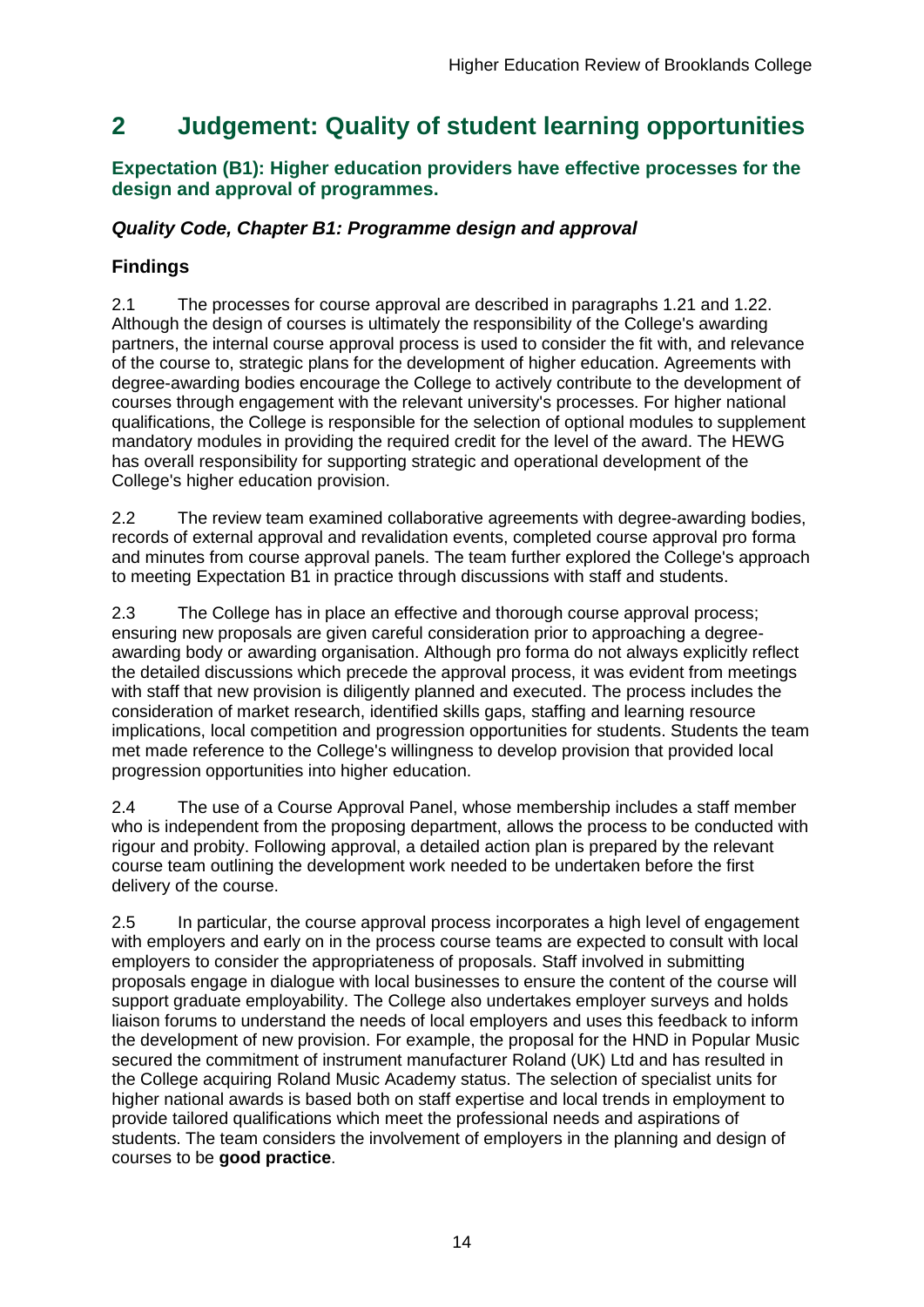2.6 From the evidence analysed and discussions held with staff, the team is satisfied that the College has in place effective procedures for course planning, design and approval. The systematic involvement of employers in these processes makes a particularly positive contribution to this Expectation. The Expectation is met and the level of risk is low.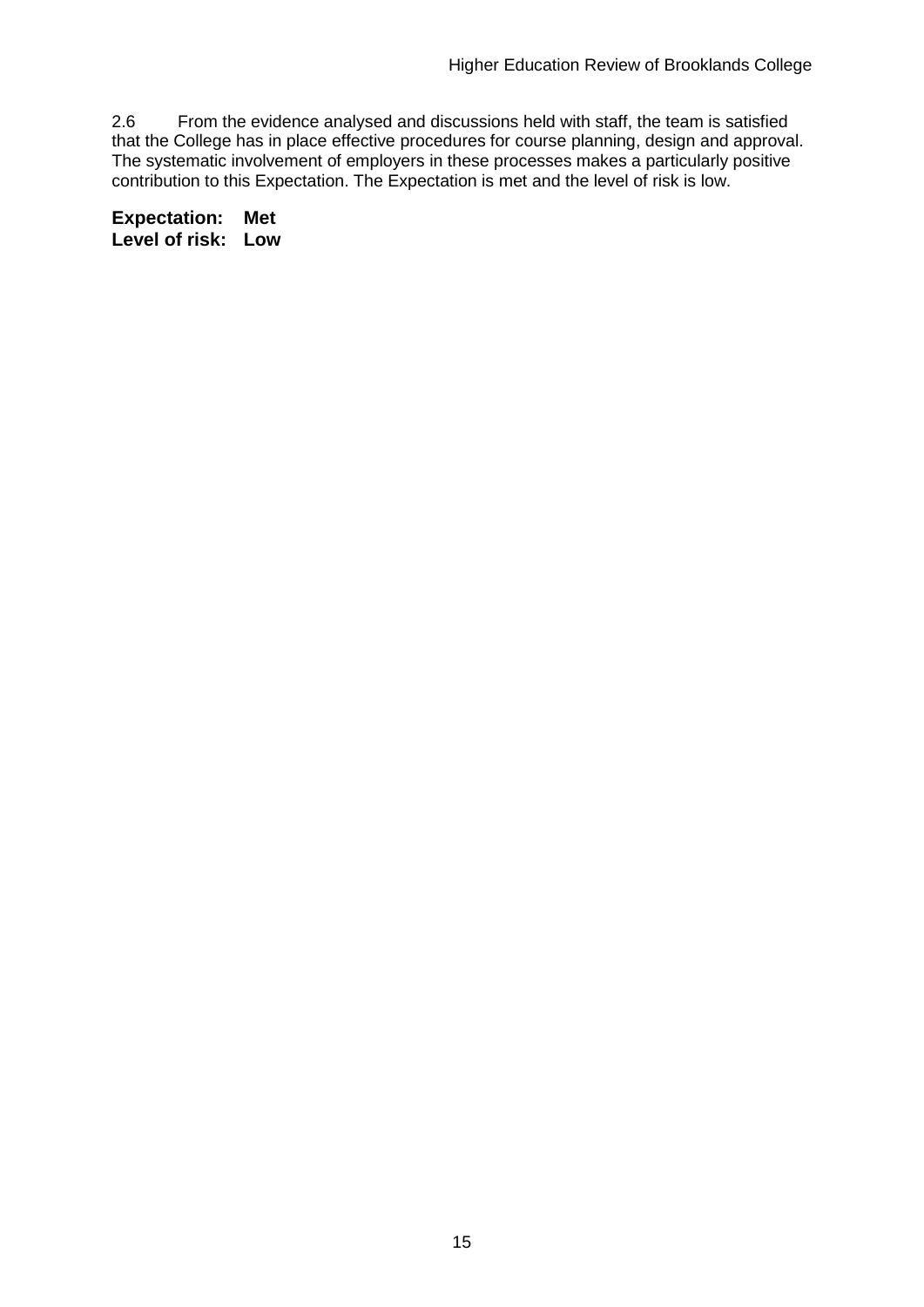#### **Expectation (B2): Policies and procedures used to admit students are clear, fair, explicit and consistently applied.**

### **Quality Code,** *Chapter B2: Admissions*

### **Findings**

2.7 The College has in place a clear and comprehensive procedure outlining the processes for handling applications from prospective students, making arrangements for personal interviews and for identifying and responding to additional learning needs. College procedures make a clear distinction between the responsibilities of admissions staff and curriculum tutors, ensuring the decision to offer a place on a particular course is made by the interviewing tutor. Procedures also give due consideration to applicable equality and diversity legislation and set out the expectations for admissions processes to be conducted in a fair and consistent manner. Information about the higher education on offer at the College is made available through a Higher Education Prospectus and through the public website. Both sources of information clearly stipulate the entry criteria for individual courses.

2.8 The team tested the College's operation of its admissions procedures through a review of the student submission, information available to prospective applicants and records of additional learning needs identified during admissions. The review team also met teaching and support staff involved in admitting applicants and students who have experienced the admissions process.

2.9 The information available to prospective applicants reflects the relevant awarding partners' requirements set out in programme specifications. Students are provided with sufficient information to enable them to make an informed choice about their course of study and on how the qualification may be used for further progression. Despite some comments in the student submission regarding the length and complexity of the application process, students the team met confirmed that the process was relatively straightforward and that the College provided personal support for completing the application. This suggests that if there was an issue previously this has now been resolved. Students also confirmed that they were invited to attend a one-to-one interview with a member of the curriculum team. The admissions process is also used as an opportunity for the early identification of disabilities and learning needs which may require additional attention and support and these are promptly referred to the Additional Learning Support Team.

2.10 The team is satisfied that the admissions process is undertaken by competent staff who exercise their responsibilities with probity, ensuring applicants are admitted on the grounds of academic merit. The exact procedure for admitting students varies according to the degree-awarding body or awarding organisation but staff the team met demonstrated a sound understanding of the different requirements of awarding partners. The effectiveness of admissions procedures is evaluated through a departmental Performance Improvement Review, which all support areas are subject to, and results in an action plan identifying areas for improvement. Students are encouraged to provide feedback on their admissions experience and this is formally captured through an induction survey which informs the Performance Improvement Plan.

2.11 The team concludes that there is a sound framework in place to manage and review admissions processes, with a clear delegation of responsibilities between academic and support staff. The Expectation is met and poses a low risk to the management of learning opportunities.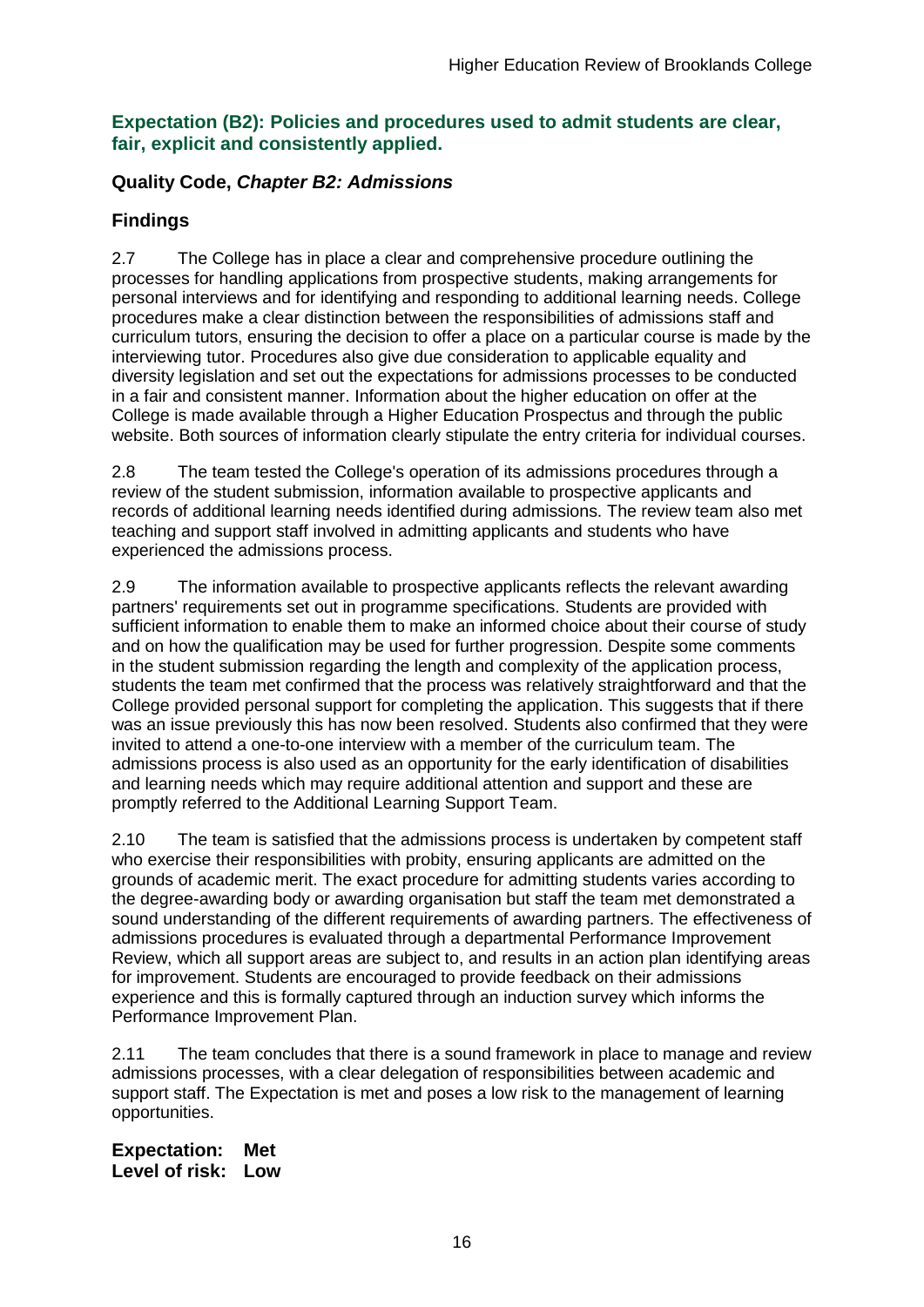**Expectation (B3): Higher education providers, working with their staff, students and other stakeholders, articulate and systematically review and enhance the provision of learning opportunities and teaching practices, so that every student is enabled to develop as an independent learner, study their chosen subject(s) in depth, and enhance their capacity for analytical, critical and creative thinking.**

### **Quality Code,** *Chapter B3: Learning and teaching*

## **Findings**

2.12 The Quality Handbook articulates the college-wide approach to learning, teaching and assessment and the processes for the systematic review of learning opportunities which include: the Teaching and Learning Observation Scheme; self-evaluation and improvement planning; and performance reviews. Course-level strategies for learning and teaching are encapsulated in programme specifications.

2.13 The College assures itself that staff involved in the delivery of higher education are appropriately qualified by ensuring the relevant degree-awarding body's criteria for recruitment are met, and by requiring all teaching staff to hold a formal teaching qualification after five years of employment. The College has in place a Staff Development policy which addresses the ongoing training needs of staff, including access to funding for formal qualifications.

2.14 The team tested the College's approach to meeting the Expectation in practice through a review of the student submission, College Quality Handbook, minutes of the HEWG, completed SEDs, sample staff development programmes and documentation pertaining to teaching observations. The team also met a range of staff and students.

2.15 The HEWG, whose remit includes monitoring the learning experience of higher education students and identifying strategic staff development needs, is effective in systematically reviewing the provision of learning opportunities. Minutes of the HEWG reveal discussions around the performance of individual courses and curriculum areas through the receipt of comprehensive SEDs. Student views are used to inform the review of learning and teaching through feedback surveys, the results of which are analysed and addressed through the self-evaluation process and corresponding quality improvement plans.

2.16 The evidence available demonstrates that the College provides appropriate and varied learning opportunities for its students. In particular, in the view of the team, the breadth and depth of learning and teaching activities employed on the higher national qualifications in public services is worthy of wider dissemination. These activities include: the mentoring of lower level students; external visits; the use of specialist outdoor sports equipment; an annual national competition run by students for local colleges; lectures from external speakers; and networking events such as a 'Dining in night' organised by students for employees of public service organisations. This approach to learning and teaching not only provides students with opportunities to achieve their intended learning outcomes but also engages them in learning experiences that go beyond the curriculum and contribute to their personal development. The student submission provides positive accounts of the way in which public services students are encouraged to take ownership of their own learning; these views were reaffirmed by students during the visit. The team considers the extensive range of learning opportunities provided to students both within and beyond the core curriculum on the higher national public services courses is **good practice**.

2.17 Teaching observations are undertaken by staff with experience of higher education and, although Ofsted criteria are used for grading observations, separate consideration is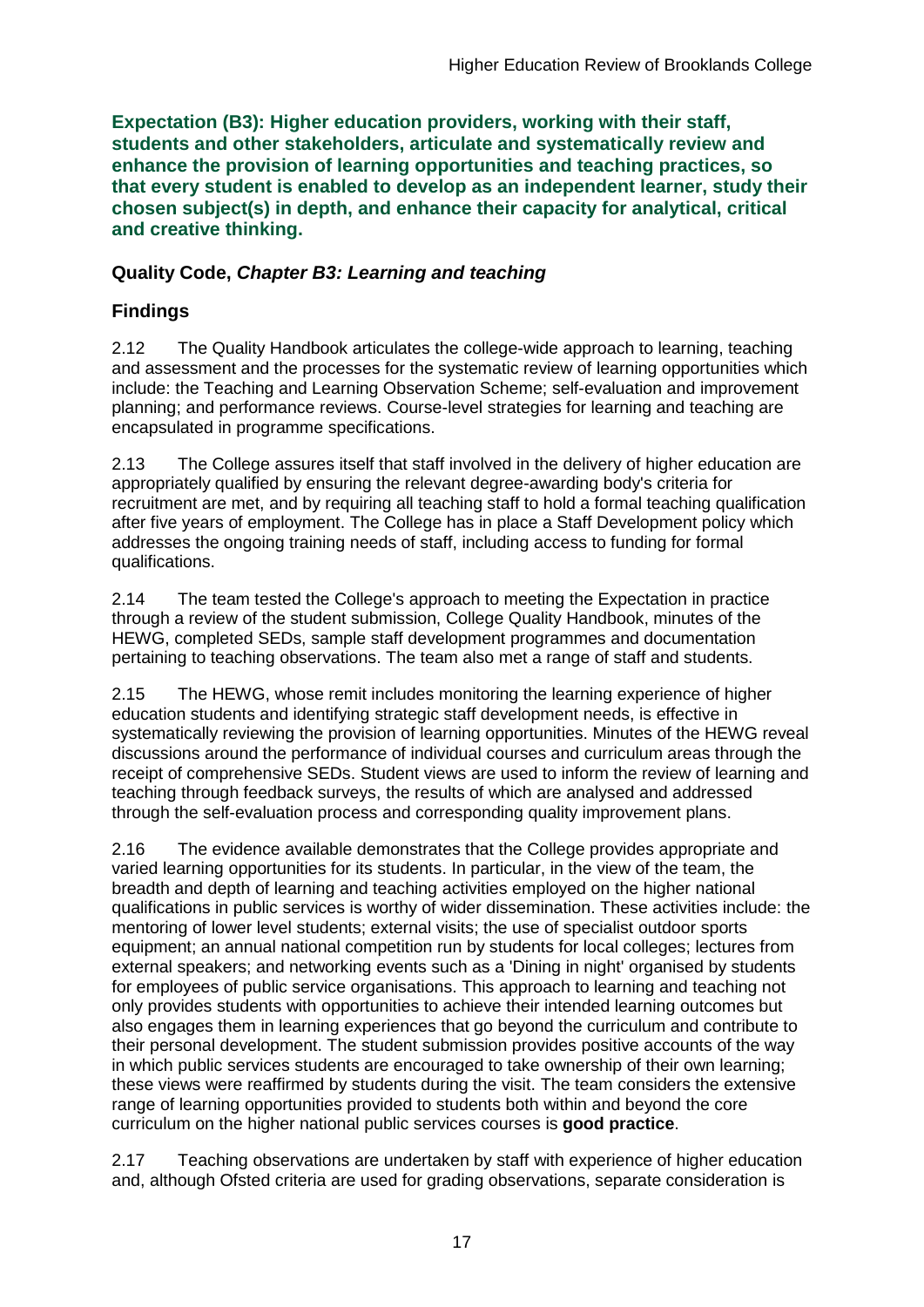given to the autonomous and independent nature of higher level learning. Teaching and learning mentors are appointed to support new and existing members of staff that have particular development needs. Staff involved in the mentoring scheme reported positive experiences. The HEWG identifies trends arising from the observation process and uses these to shape future staff development programmes.

2.18 The College is committed to the professional development of its staff and works in partnership with its degree-awarding bodies and a network of local colleges to support staff in developing their teaching capabilities. There are strong links with degree-awarding bodies at all levels of the organisation, facilitating the effective exchange of knowledge. Staff the team met provided several examples of how they engaged with degree-awarding bodies: observation of level 6 teaching and access to subject-specific mentors at Oxford Brookes; attendance at marking moderation meetings and 'away days' organised by Kingston; and involvement in the development of the curriculum and opportunities to share practice through network events involving other partner colleges arranged by Greenwich. The College has also recently launched a web-based teaching resource (HOW2) with components tailored specifically to support the development of teaching practices in higher education. The College has attended regional network events to collaborate with other local colleges using HOW2 and to establish an inter-college peer observation process, promoting the wider dissemination of good practice across the sector. The team concludes that the proactive engagement with awarding bodies and other colleges to develop staff and enhance learning opportunities for students is **good practice**.

2.19 Learning resources available to higher education students include an onsite library, free wireless access, a College VLE, and access to the relevant university's physical and electronic resources. Students have a good awareness of their entitlement to resources available through the partner university and staff actively encourage students to make good use of these. While appropriate specialist resources are in place for individual courses, there have been issues with providing reliable general purpose IT equipment and internet access to students. The College has already identified this as an area requiring improvement and is in the process of taking appropriate action through its quality improvement planning processes. The team **affirms** the action being taken to improve the IT infrastructure and availability of non-specialist IT resources.

2.20 The College currently uses the VLE as a repository of information and at the time of the review visit was in the process of changing IT platforms, with the new VLE intended to be fully operational from September 2014. Students reported variable experiences of using the VLE with some finding it a useful resource while others were not fully aware of its existence or functionality. During the visit the team explored the VLE and found some inconsistencies in the content of information available under individual course pages. The College is in the process of addressing these inconsistencies by using the change in platform to reform the content and structure of the VLE and is in the process of introducing criteria for the minimum content expected to be uploaded by staff. The team **affirms** the implementation of minimum standards to achieve consistency in the use of the VLE.

2.21 To summarise, the College has in place appropriate overarching and course-level strategies to support effective learning and teaching. These facilitate the systematic review of learning opportunities and promote planned improvements to teaching practices. The team concludes that the Expectation is met. The effectiveness of the College's processes in meeting this Expectation is evidenced by the fact that where areas for improvement have been identified then action is already in progress to address these. Therefore, the level of risk is low.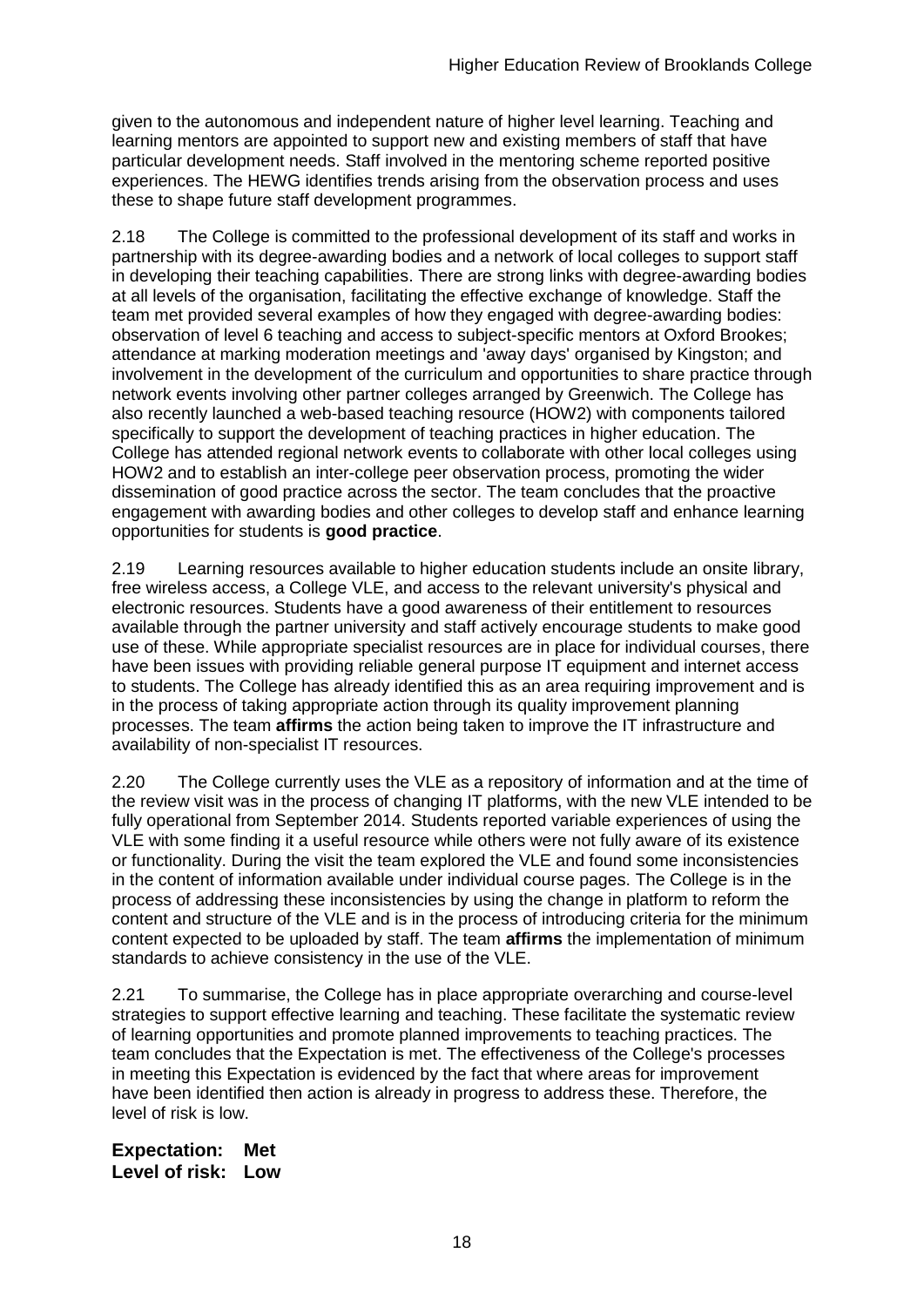**Expectation (B4): Higher education providers have in place, monitor and evaluate arrangements and resources which enable students to develop their academic, personal and professional potential.**

### **Quality Code,** *Chapter B4: Enabling student development and achievement*

### **Findings**

2.22 The College's higher education recruitment profile includes a large number of students progressing internally from level 3 and part-time students in employment. Its approach to supporting students in achieving their qualification is therefore an adaptive one tailored to meet the needs of individual students. Students are expected to attend a generic induction followed by a more focused orientation to the course. The provision of tutorials varies according to the course and mode of learning but students have the opportunity to meet on a one-to-one basis with a member of academic or support staff. The Additional Learning Support Team provides tailored assistance to students that declare a learning need for which additional support is required. Careers advisors located within the Careers Centre are responsible for organising group seminars and providing individual careers advice and guidance.

2.23 The College's approach to meeting the Expectation was tested through a review of sample induction programmes, records of academic tutorials and in discussions with staff and students.

2.24 Induction is used as an effective tool to support students in their transition into higher education. Induction programmes are delivered in partnership with support services and include familiarisation with the library and the development of digital literacy skills. Further sessions are then arranged according to the specific needs of particular groups of students identified by academic tutors. In general, views conveyed in the student submission and during meetings with students confirm that the induction is useful in raising awareness of entitlements to support and learning resources. However, some students felt that more focused attention could be given to introducing their course.

2.25 Throughout meetings with students, reference was made to the high quality support provided by academic staff both in and out of the classroom. In particular, students value the detailed formative feedback provided on a one-to-one basis to encourage academic development and progression. Tutorials provide a more formal opportunity to identify and address personal development needs, and some courses include personal development planning as an integrated part of the curriculum. Students with additional learning needs are identified at an early stage and appropriate arrangements are put in place through a coherent and integrated approach between the Additional Learning Support team and course staff. Support for students with specific learning needs ensures an inclusive learning environment is created and that due consideration is given to equality of learning opportunities. The team met a number of students who considered the additional support received to be transformational in enabling them to achieve their academic and personal potential. The comprehensive academic and pastoral support available to assist students in their learning and personal development is **good practice**.

2.26 Support for developing employability skills and entering into employment posteducation are available through the Careers Centre and embedded within the delivery of the curriculum. Most courses make use of 'live' assessment briefs to provide students with exposure to real-life work situations. The extracurricular activities provided on the HNC/HND in Public Services promote the development of knowledge, skills, attitudes and behaviours valued by employers (see findings under Expectation B3). The Careers Centre runs seminars which prompt students to access individual careers guidance provided by qualified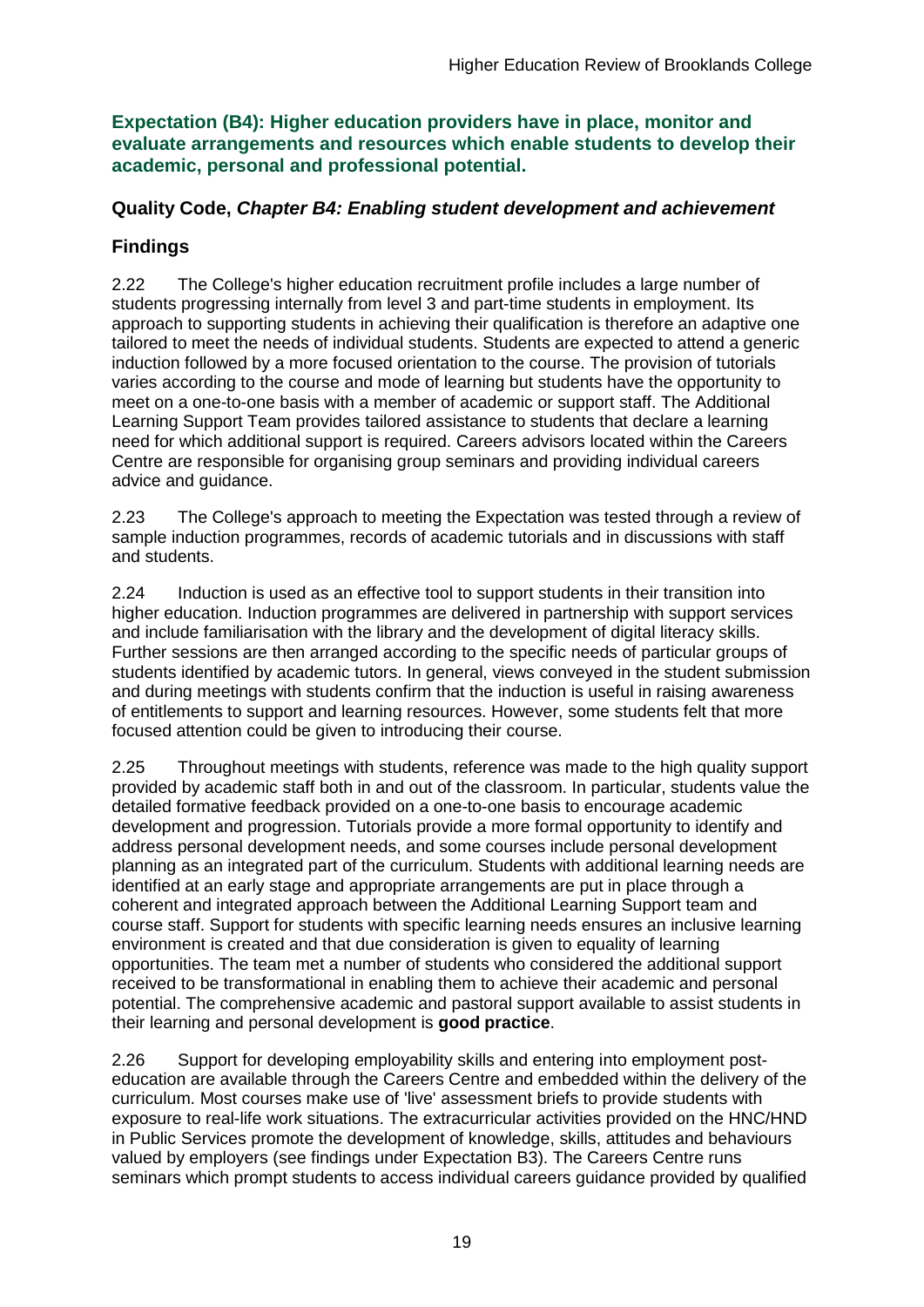careers advisors. Services include information on higher level study opportunities, jobseeking assistance and preparation for interviews.

2.27 The team is satisfied that the College has in place appropriate arrangements to enable student development and achievement. This is accomplished through planned and easily accessible support mechanisms which reflect the diverse needs of its student body. The Expectation is met and the level of risk is low.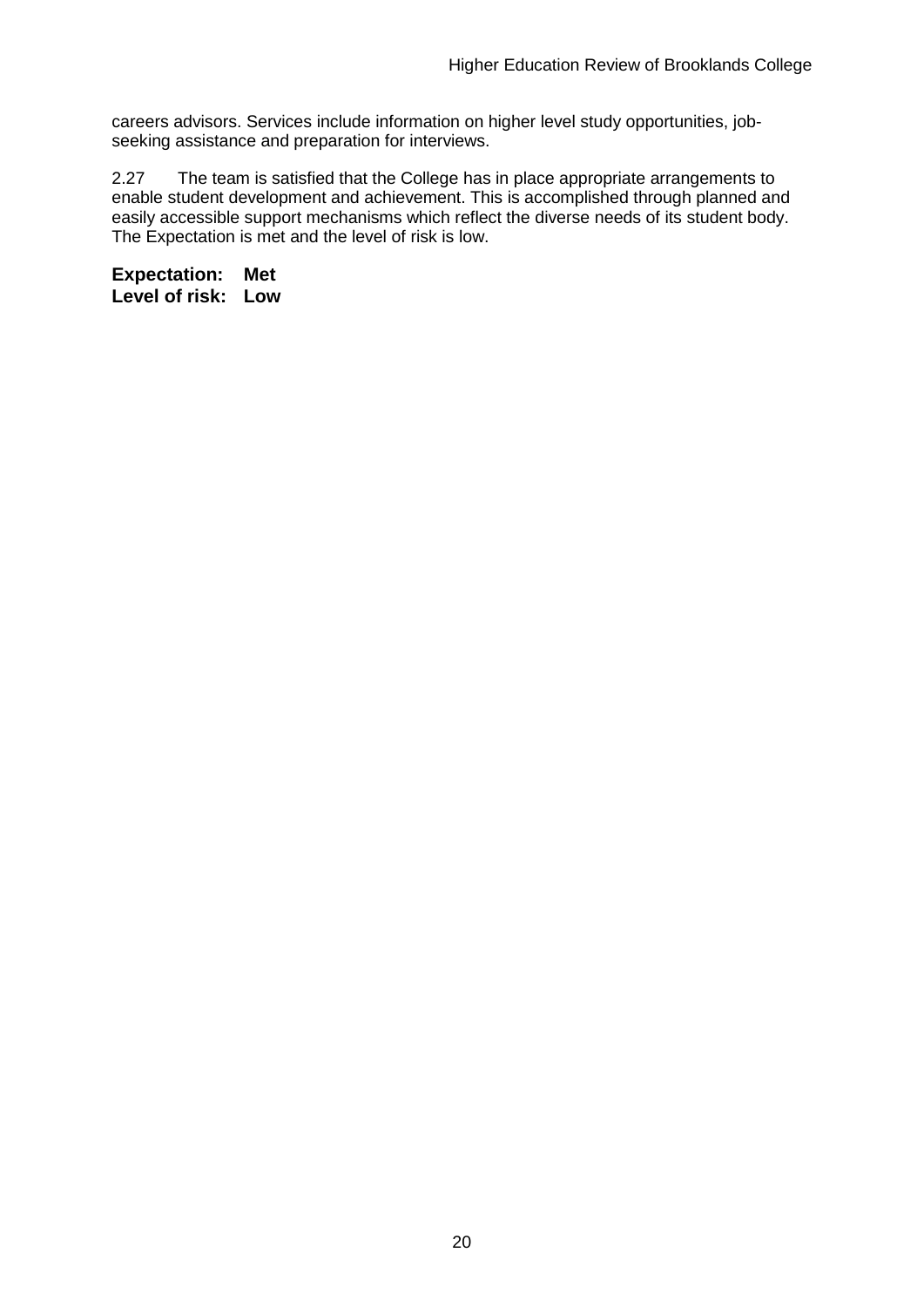**Expectation (B5): Higher education providers take deliberate steps to engage all students, individually and collectively, as partners in the assurance and enhancement of their educational experience.**

#### **Quality Code,** *Chapter B5: Student engagement*

### **Findings**

2.28 The College has in place a number of mechanisms by which it endeavours to capture and respond to student views on the quality of learning opportunities. These mechanisms are the same as those used for further education and include: informal verbal feedback; internal and external surveys; a student representation system; and a student conference. Opportunities for engaging in these activities are promoted in course handbooks and through flyers distributed to students.

2.29 The team evaluated the effectiveness of the College's processes for engaging students in quality assurance through a review of the Student Submission, minutes of meetings attended by representatives, course SEDs, quality improvement plans (QIPs) and reports from external reviews. The review team also held a number of meetings with staff and students.

2.30 Although the College uses the same processes for student engagement across further and higher education, there is appropriate differentiation of the higher education student voice through the separate consideration of feedback obtained through these channels. Module evaluations and informal verbal engagements between academic staff and students inform the ongoing and annual review of individual courses. SEDs at course level are explicitly required to consider the ways in which student feedback has been obtained and responded to. Feedback on induction and learning resources is also captured through surveys which then inform the performance reviews of support departments. Each course has a student representative invited to attend termly course meetings, and action taken in response to issues raised is fed back at future meetings. For Oxford Brookes courses, representatives also attend joint meetings held at the University. Students the team met were aware of the feedback mechanisms in place and were able to cite examples of improvements to course delivery such as the provision of extra classes for a particular module and the purchase of additional books.

2.31 The College values student contribution and uses student views to shape learning opportunities at a local level but there is less evidence of this happening systematically at a strategic level. The uptake of student engagement mechanisms is variable and this is partly due to the largely part-time nature of the student body. Although higher education students are provided with the opportunity to become a Student Governor, which would allow them to influence decision making at a senior level, none have taken up this role to date. There is also currently no student representation on the HEWG, which has oversight of all higher education within the College. The College is aware of the challenges of engaging a diverse student body characterised by varied attendance modes, and has taken steps to address these including scheduling course meetings in the evening and visits to classes by senior staff to obtain direct feedback. Student engagement is also identified as an area for improvement in the College QIP with priority being given to developing a more coherent approach**.** The team **affirms** the action being taken to strengthen student engagement in quality assurance

2.32 The team concludes that there are mechanisms in place to encourage student participation in managing the quality of their learning opportunities, and there is evidence of improvements being made in response to the student voice. The College is aware of the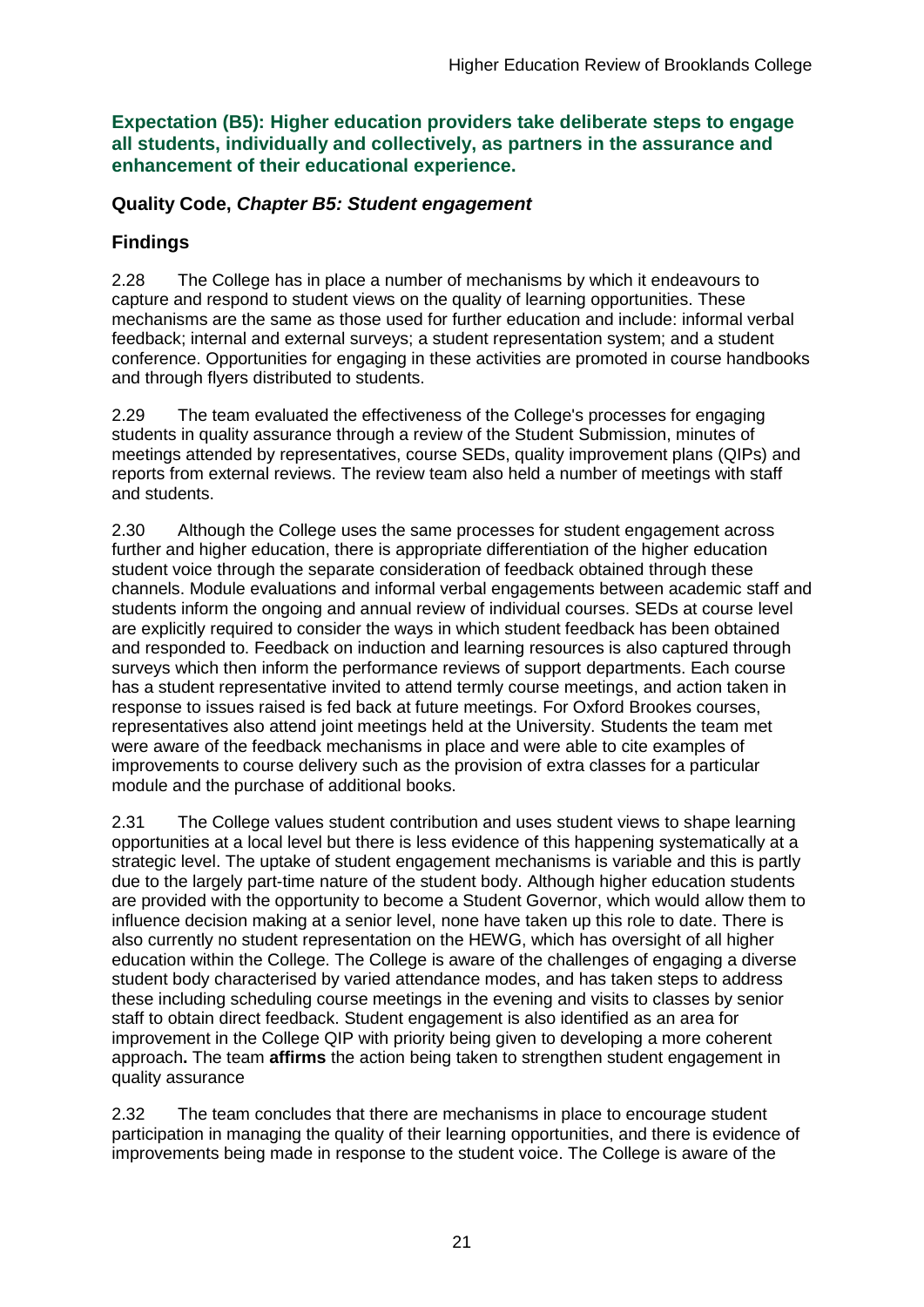need to further develop its mechanisms for engaging all higher education students and has put in place a plan of action to achieve this. The team concludes that the Expectation is met. Any action needed to address the area of weakness is already underway and the level of risk is low.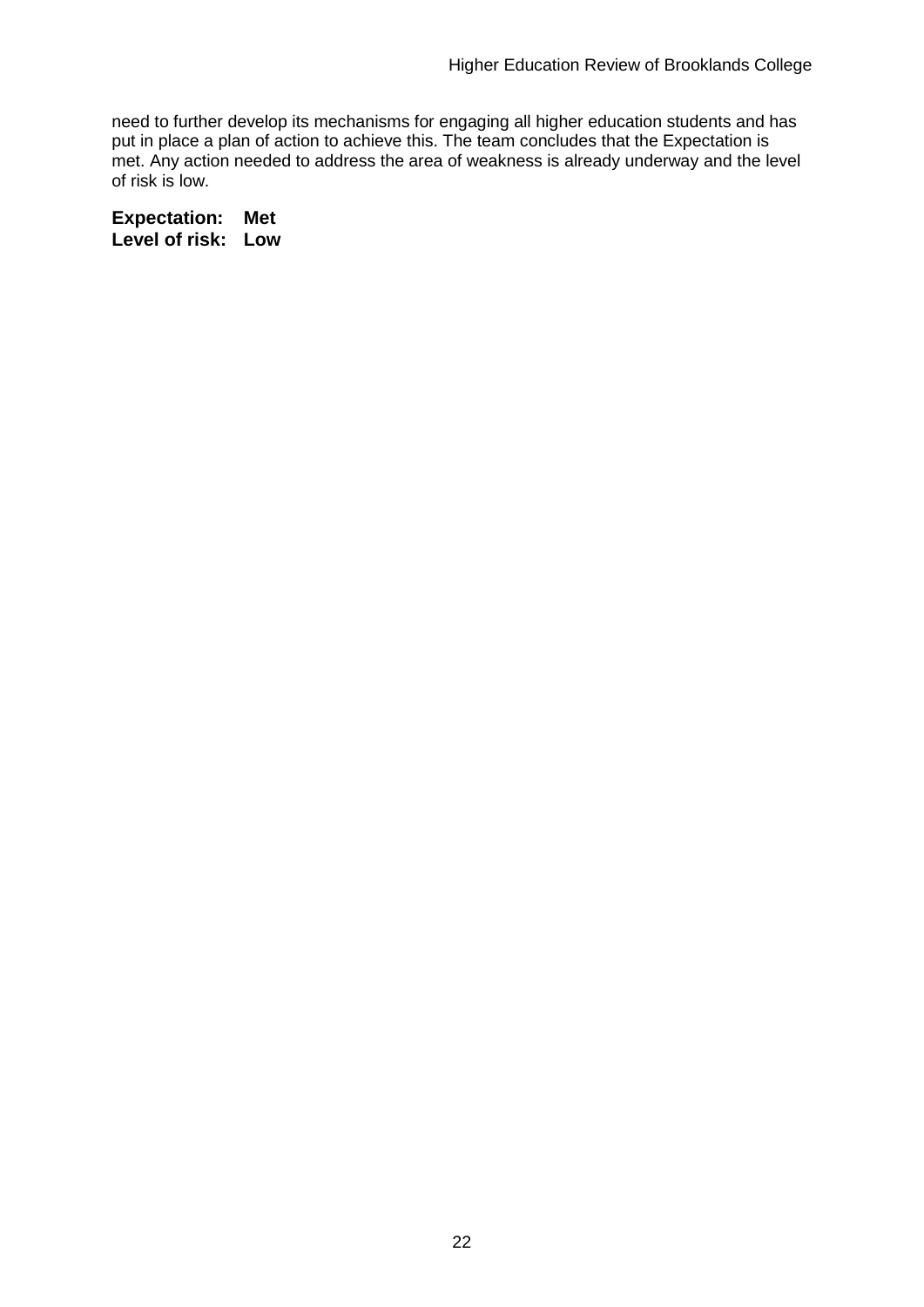**Expectation (B6): Higher education providers ensure that students have appropriate opportunities to show they have achieved the intended learning outcomes for the award of a qualification or credit.**

### **Quality Code,** *Chapter B6: Assessment of students and accreditation of prior learning*

## **Findings**

2.33 The College's responsibilities for assessment and the processes by which these are fulfilled are described in paragraphs 1.32 and 1.33. Regulations governing assessment are outlined in a generic College Assessment Policy and provide clear guidance to staff on providing feedback, handling the late submission of work, academic malpractice and appeals against assessment. Throughout the Policy appropriate reference is made to when the awarding partner's processes are to be applied. In addition, there is a section in the College Quality Manual which provides advice on the planning and design of assessment tasks. Assessment boards for university courses are held in accordance with the processes prescribed by the respective degree-awarding body. The College has full responsibility for arranging assessment boards for higher national qualifications, for which college-devised terms of reference are in place. Information regarding assessment is provided to students through course handbooks, module specifications and assignment briefs.

2.34 The team reviewed assessment regulations, course handbooks, programme and module specifications, assessment schedules, assignment briefs and external examiner reports. This process was supported by discussions with senior and teaching staff, and students.

2.35 Teaching staff prepare and publish clear schedules of the complete assessment cycle for their course, ensuring students are provided with regular and planned opportunities for demonstrating the achievement of learning. The College uses a range of assessment strategies, including live work briefs based on real-life problems and tasks encouraged to develop a range of professional and vocational skills. Assessment boards are operated in accordance with published regulations and clearly document the outcomes of assessment decisions.

2.36 On the whole, information provided to students on assessment is clear. Assignment briefs are detailed and clearly articulate what is expected and how this can be achieved. This is supplemented by verbal information during teaching sessions to help contextualise tasks. Information on assessment regulations, including academic malpractice, is not always contained in course handbooks and in some cases supplied as a separate booklet or on the VLE. Some students the team met were not fully aware of the written guidance available on referencing and avoiding plagiarism (see recommendation under Expectation C).

2.37 The College states that it uses anti-plagiarism software to encourage students to adopt good academic practice and as a tool to help staff detect plagiarism. However, the team found that the software is not consistently used across all courses and most students the team met had not had access to the 'originality reports' generated by the software. While the team acknowledges that the use of anti-plagiarism software may not be appropriate for all types of assessment, it is important to set clear expectations for both staff and students. The team therefore **recommends** that the College develops and implements a clear process for the use of anti-plagiarism software which gives appropriate consideration to the nature of assessment.

2.38 Students confirmed that feedback both verbal and written is timely and constructive, identifying strengths and areas for improvement. College-devised feedback sheets make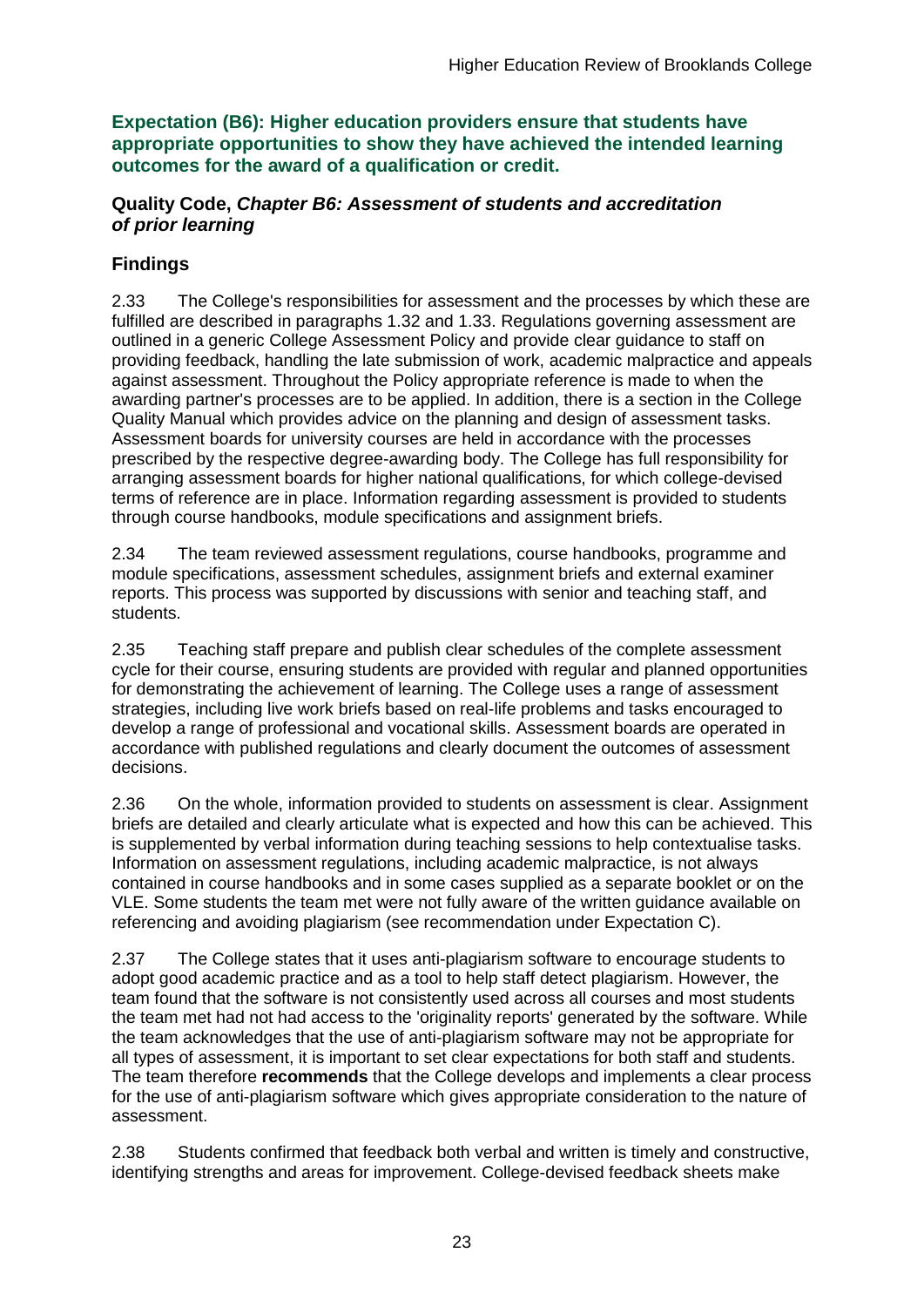clear whether feedback is formative or summative. External examiner reports provide a positive account of the College's management of assessment with several making reference to the detailed and supportive feedback provided to students.

2.39 To conclude, the College's approach to assessment ensures students are provided with appropriate opportunities to demonstrate the achievement of intended learning outcomes for their course of study and the Expectation is met. Having a clear process for the use of anti-plagiarism software will support better assessment conduct. However, this identified area for improvement does not have a significant impact on the College's overall management of assessment and is considered to present a low risk.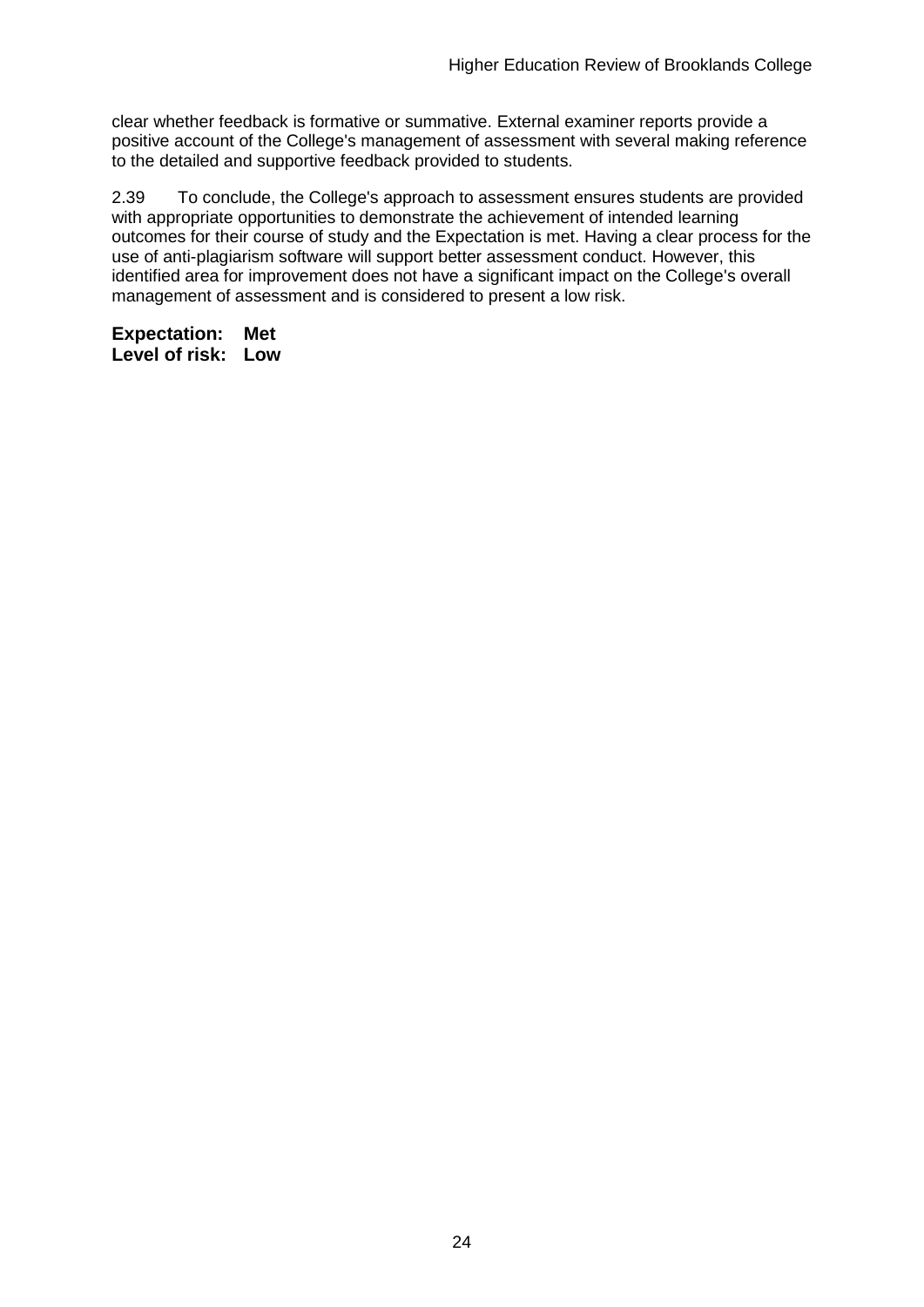#### **Expectation (B7): Higher education providers make scrupulous use of external examiners.**

### **Quality Code,** *Chapter B7: External examining*

## **Findings**

2.40 For university courses, the College follows the relevant degree-awarding body's regulations for external examining. In all cases, the University is responsible for the selection, appointment and induction of external examiners. For Oxford Brookes courses, the external examiner may be appointed in consultation with the College. External examiner reports for Greenwich and Kingston relate to a network of colleges delivering the same course, whereas Oxford Brookes' reports look at each partner separately. The College's responsibilities for university courses relate mainly to the provision of timely information to external examiners and to taking appropriate action in response to recommendations raised in reports, in consultation with university staff.

2.41 Pearson selects, appoints and inducts external examiners who undertake an annual visit to the College to sample assessed work and comment on the quality of the provision. For higher national awards, the College is responsible for responding to recommendations arising from external examiner reports.

2.42 In reviewing the College's approach to meeting the Expectation, the team considered external examiner reports, course SEDs, QIPs and minutes of meetings. The team also met a range of staff and students.

2.43 In general, external examiner reports provide positive accounts of the College's management of learning opportunities. Where recommendations have been raised, subsequent reports confirm that appropriate action has been taken to address these. Minutes of university assessment boards provide evidence that these are attended by external examiners, and this allows for staff to meet examiners in person

2.44 The College operates effective processes for reviewing and responding to external examiner reports within the context of its agreements with its degree-awarding bodies and awarding organisation. Course teams meet to discuss the content of reports and any arising recommendations which relate specifically to College delivery of the course. For university provision, staff discuss issues with the corresponding University link tutor to decide the appropriate action to be taken. However, the College's degree-awarding bodies are responsible for preparing and submitting a formal itemised response to the external examiner. For both university and higher national provision, actions from reports inform the annual self-evaluation process and are addressed through a course-level QIP. Progress against this plan is monitored through subsequent course meetings which take place once a term. The HEWG takes a collective view of external examiner feedback identifying common themes across courses to inform the college-level QIP.

2.45 External examiner reports are shared with students although the mechanism for doing this varies across courses. In most cases reports are made available through the VLE, in other instances they are discussed at staff meetings to which student representatives are invited. Students confirmed that they are aware of the role of the external examiner, some having engaged with them during their annual visit to the College. Not all students the team met were fully aware of the existence of external examiner reports, but when prompted confirmed that this information could be obtained from academic staff, if necessary.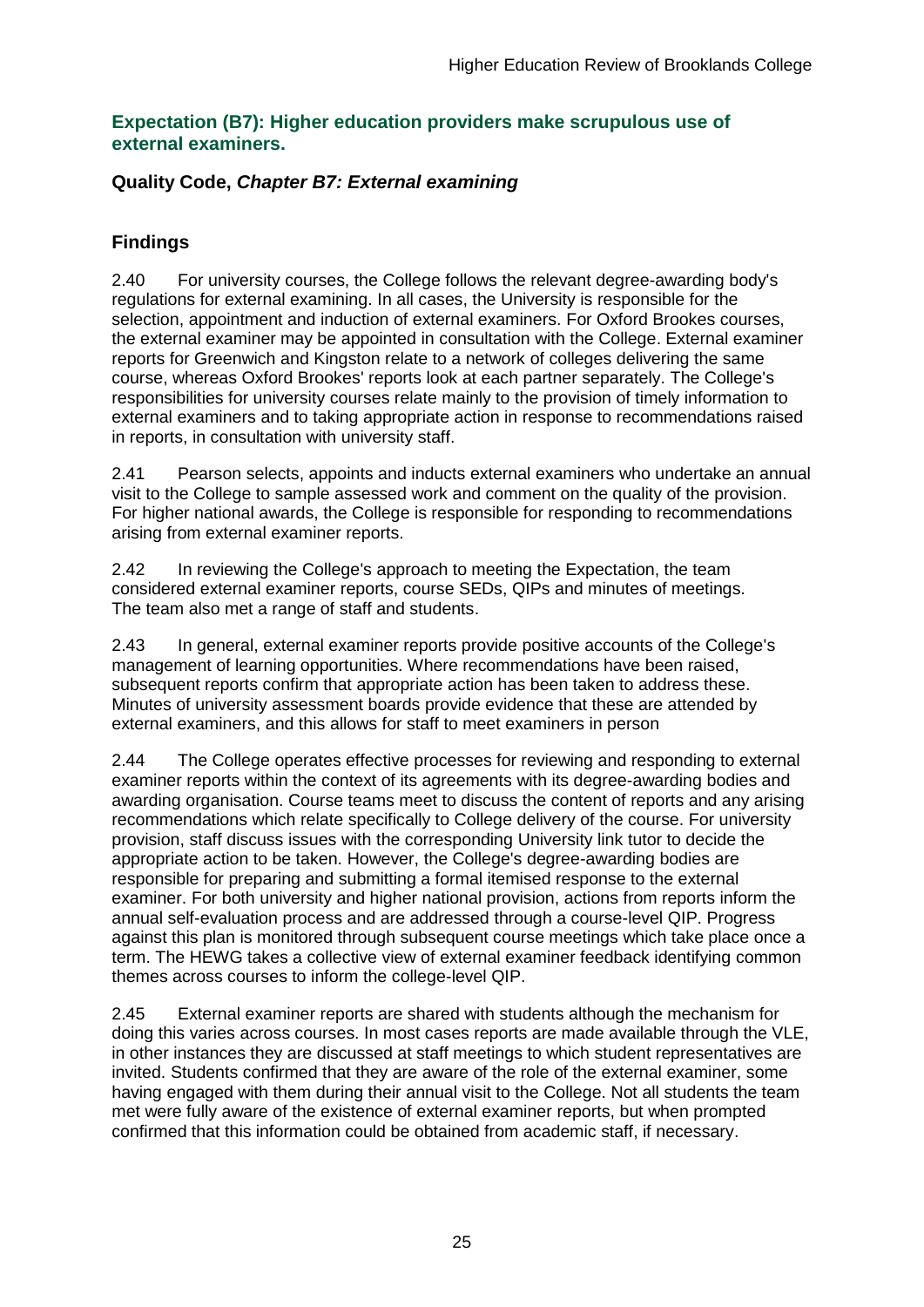2.46 The team concludes that the College makes appropriate use of external examining processes to provide independent and objective input into the management and review of its higher education provision. Therefore the Expectation is met and the level of risk is low.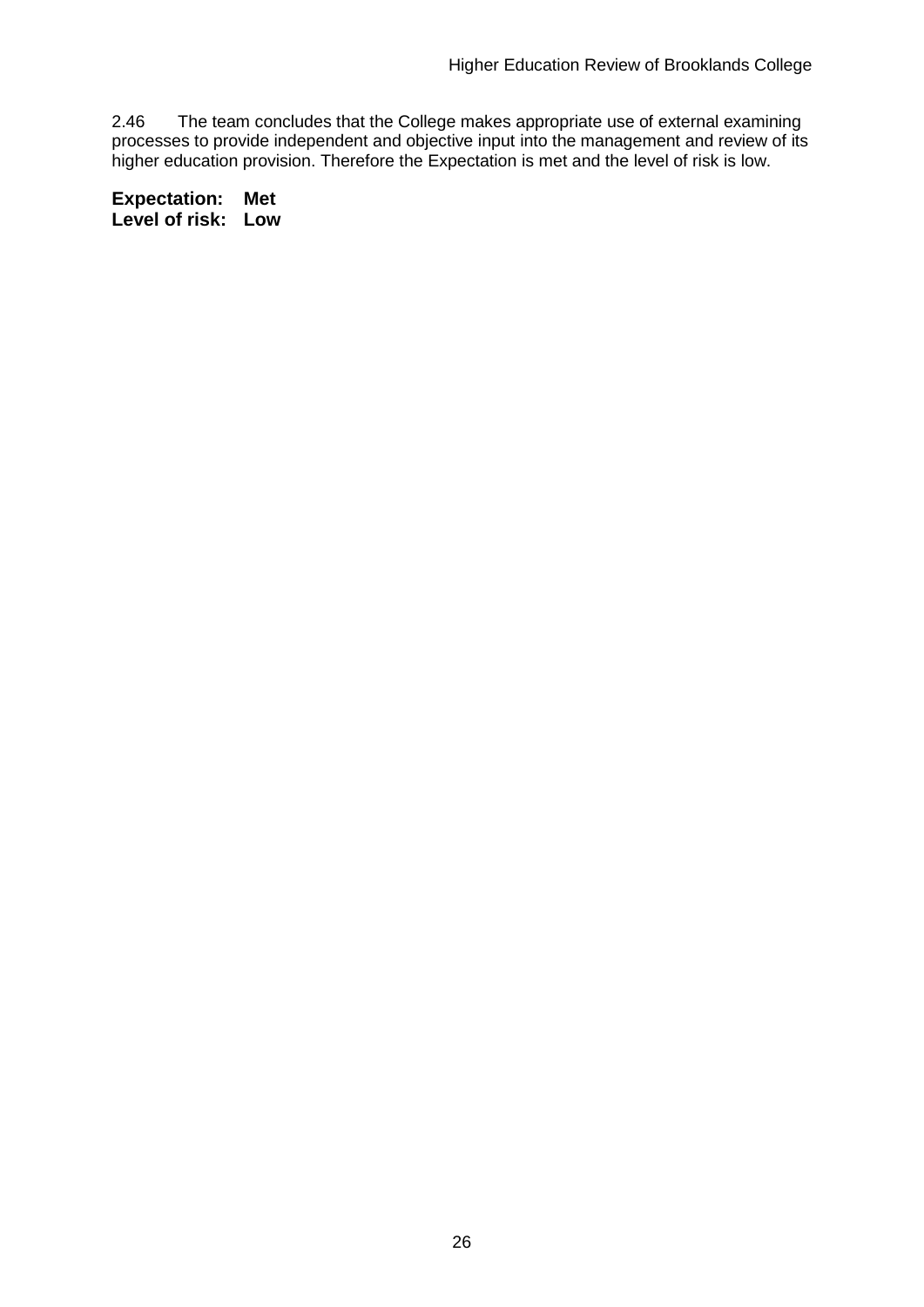### **Expectation (B8): Higher education providers have effective procedures in place to routinely monitor and periodically review programmes.**

### **Quality Code,** *Chapter B8: Programme monitoring and review*

### **Findings**

2.47 Higher education courses are subject to the College's internal quality review cycle. In addition, university courses are required to conform to the degree-awarding body's annual monitoring procedure. The processes for reviewing courses and the expectations of staff involved in preparing the paperwork for review are set out in the College Quality Handbook. Each course team is expected to complete a SED, which incorporates a QIP, which is regularly updated and developed throughout the year, informed by discussions at termly course meetings. The review process culminates with the approval of a final version of the SED accompanied by a QIP, identifying changes to be made in the forthcoming year. Course SEDs feed into curriculum-level, and ultimately college-level, SEDs with corresponding QIPs. The HEWG maintains oversight of the review processes through the receipt of SEDs and by monitoring progress against the College higher education QIP.

2.48 The review team tested the effectiveness of how the College's review processes work in practice by looking at SEDs, annual monitoring reports (for university courses), external examiner reports, module evaluation forms, QIPs, and minutes of relevant meetings. The team also held a number of meetings with staff and students.

2.49 Through the work of the HEWG the Quality Impact Manager ensures the methodical and consistent application of the course review process. Review follows a prescribed cycle with key dates for the completion of SEDs and other associated paperwork identified in a quality calendar.The self-evaluation process serves both as a continuous check on the academic health of courses and as a holistic review of learning opportunities. Teaching staff confirmed that by approaching course review in this way minor changes to delivery can be made promptly without having to wait until the end of the year, providing a good balance between quality assurance and enhancement. Discussions at termly course meetings facilitate the review process and allow contributions from all those involved in the delivery of the course.

2.50 SEDs provide an evaluative commentary of aspects of delivery that impact on academic standards and the student learning experience, as well as a comprehensive review of progress against the previous year's improvement plan. Information used to inform the review process is wide ranging and includes student achievement and progression data, feedback from module evaluations and surveys, and reports from external examiners. Action planning demonstrates a good correlation between identified areas for improvement and recommendations arising from external reviews that have taken place during the year.

2.51 The HEWG uses the outcomes from course and curriculum reviews to identify overarching themes which require college-level action and these are addressed through a higher education QIP. This enables the College to identify strategic priorities for the forthcoming year and to carefully plan how these cross-college improvements will be made.

2.52 The team concludes that the processes for course review and monitoring are operating effectively and enable the College to make planned improvements to the student learning experience. Therefore, the Expectation is met and the level of risk is low.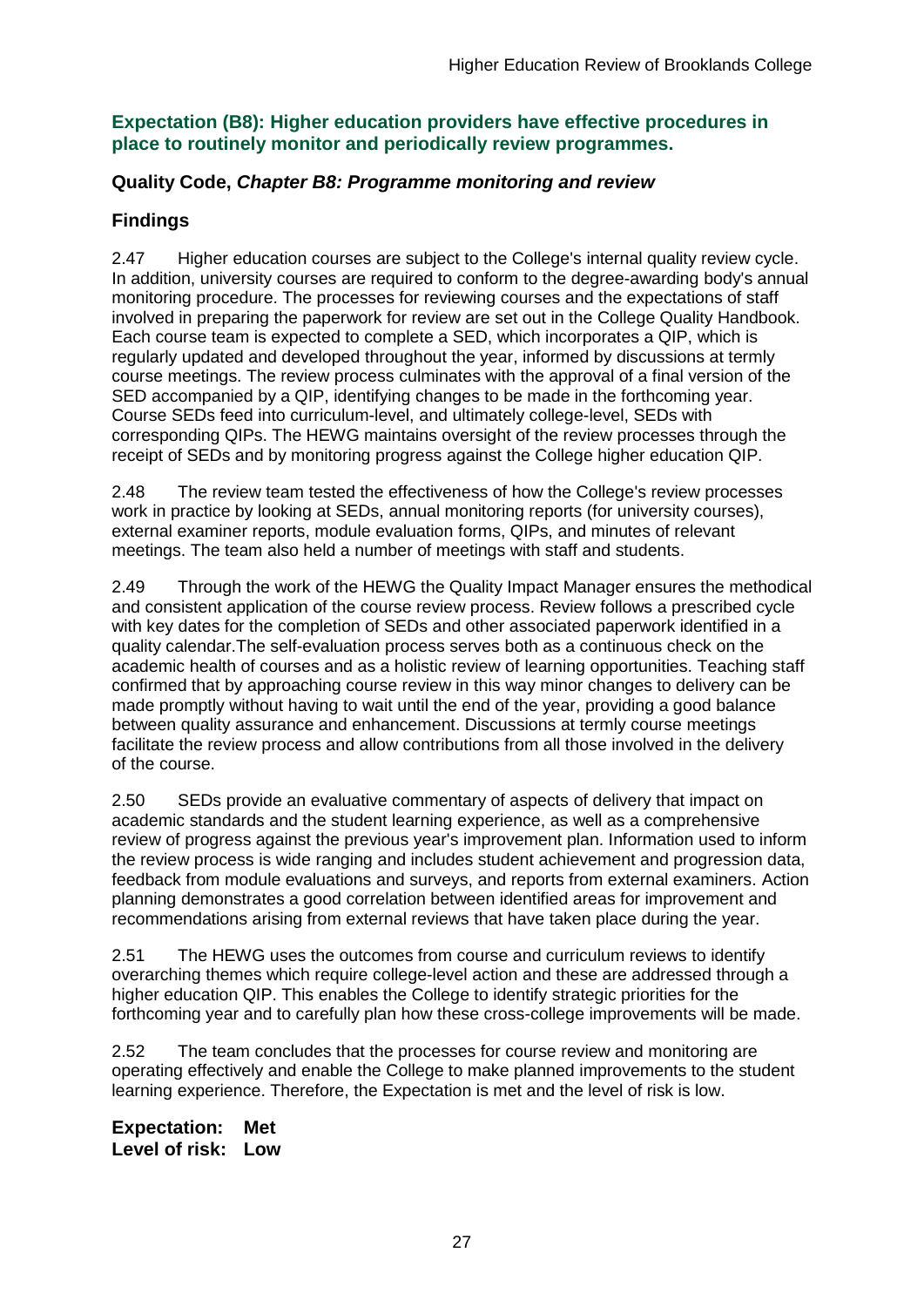### **Expectation (B9): Higher education providers have fair, effective and timely procedures for handling students' complaints and academic appeals.**

#### **Quality Code,** *Chapter B9: Academic complaints and student appeals*

### **Findings**

2.53 The College has a clear Student Complaints Procedure that includes both formal and informal mechanisms for raising concerns. There is a well-presented student guide, 'How to Complain', available to all complainants. The mechanisms for academic appeals differ by awarding partner but in each case the College's role is clearly defined. The College Assessment Policy lays out the internal processes for handling academic appeals, with final recourse to appeal to the degree-awarding body or awarding organisation. This includes the College's responsibility for some stages of an academic appeal.

2.54 The team tested the appropriateness of the College's processes for dealing with complaints and appeals, and the way in which this information is made available to students, through a review of the written procedures and course handbooks. The team also met with staff and students.

2.55 The College states that information regarding complaints and appeals is made available to students in course handbooks and during the induction process. The team found that appropriate high level information outlining complaints and appeal processes is published in most but not all course handbooks. Although students are generally aware of who to ask about accessing formal processes, fuller written information could be provided in all course handbooks (see recommendation under Expectation C). However, the definitive sources of information are not referenced fully, and in one case the course handbook conflicts with the general complaints procedure.

2.56 In almost all cases complaints and appeals are dealt with informally through discussions with a member of academic or support staff. Appeals are subject to both the College's and relevant awarding partner's processes. The College stated that in the last three years all academic appeals have been dealt with locally by the College and none have needed to be referred to the degree-awarding body or awarding organisation. Similarly, no formal complaints have been received by the College in the last two academic years. Although there is limited evidence of the formal processes being used, the team is satisfied that students are generally aware of their right to exercise formal processes for appeals and complaints. Students the team met confirmed that they preferred to raise concerns informally and would ask staff for information on formal procedures, if the need arose. Students also have access to independent advice from Student Services regarding appeals and complaints.

2.57 The review team concludes that, while written information on complaints and appeals could be made clearer in course handbooks, the College's approach to handling complaints and appeals meets the Expectation. In particular, students are satisfied with the informal opportunities available to them to raise concerns or to appeal an academic decision. Therefore, this Expectation presents a low risk to the quality of learning opportunities.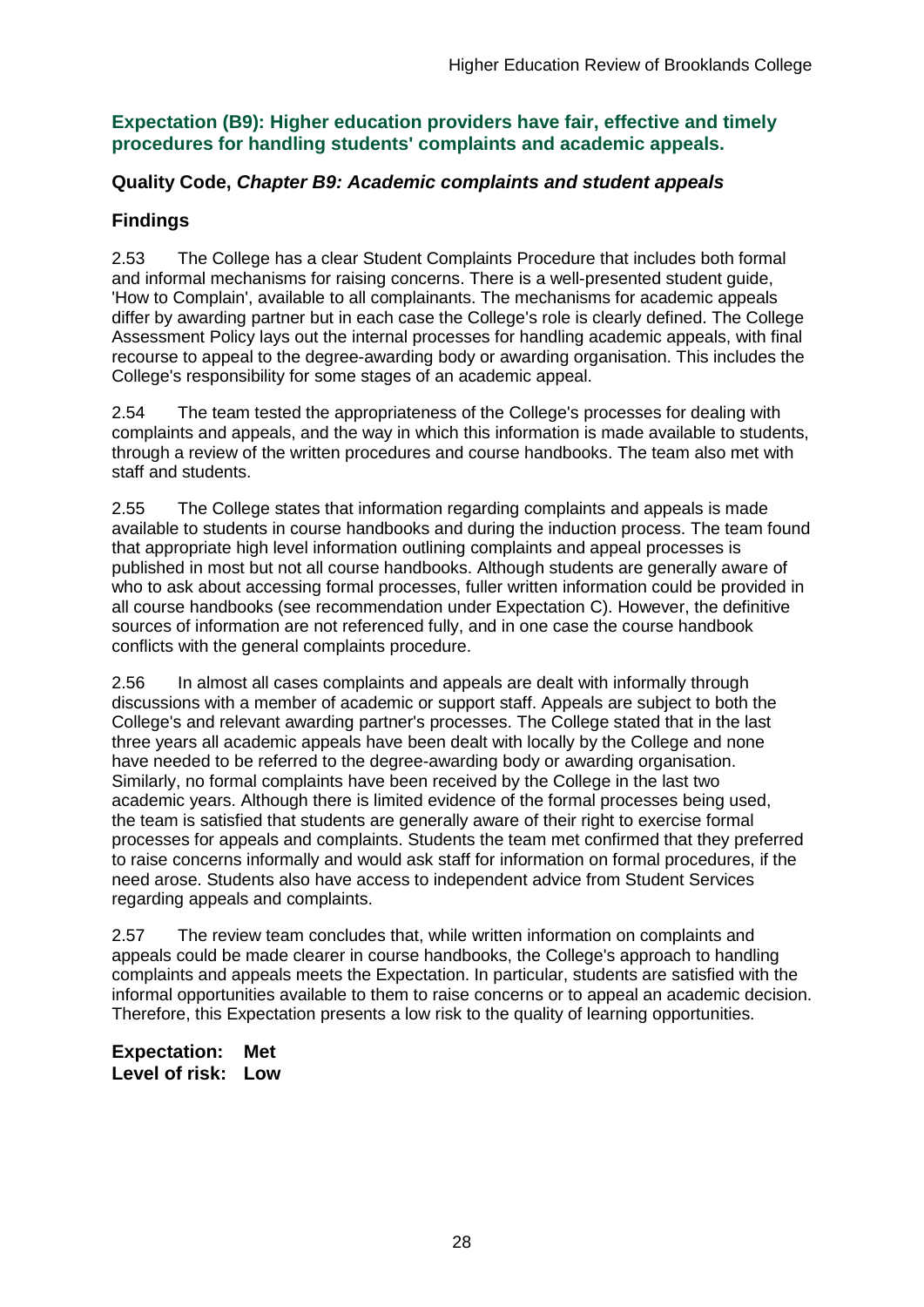**Expectation (B10): Degree-awarding bodies take ultimate responsibility for academic standards and the quality of learning opportunities, irrespective of where these are delivered or who provides them. Arrangements for delivering learning opportunities with organisations other than the degree-awarding body are implemented securely and managed effectively.**

### **Quality Code,** *Chapter B10: Managing higher education provision with others*

## **Findings**

2.58 The College's main responsibility for fulfilling this Expectation is in its management of arrangements with employers to deliver compulsory work-based learning for the Foundation Degree in Motorsport Engineering. Access to work-based learning is an explicit entry requirement for the Postgraduate Certificate in Education and therefore the arrangement with employers is outside the scope of the College's responsibilities. The College has in place a set of standard documentation supplied to employers at various stages to make clear what is expected of them in providing a work placement. There is also a workplace coordinator who is responsible for liaison with employers. Students are also provided with guidance on 'how to achieve a successful work placement' and any health and safety implications given the nature of placement in the engineering sector.

2.59 The team scrutinised the information available to both students and employers. Meetings were also held with staff and students involved in the Foundation Degree in Motorsport Engineering.

2.60 A systematic approach is applied to supporting students in undertaking compulsory work placements. Employers are vetted for their appropriateness, and this includes a health and safety visit by staff to the premises followed by a written report. A summary register of employers offering work placement opportunities across all the College's activities is maintained. Standard letters are issued to both students and employers to confirm the formal arrangements for the placement and to provide the foundation for a successful experience for both parties. Students the team met felt that they were well prepared for placements which were a valuable learning experience.

2.61 Employers are not responsible for any formal assessments associated with work placements and this allows the College to retain control over the quality of the design and marking of assessments. The quality assurance processes for ensuring assessment is valid and reliable is the same as those for other forms of assessment.

2.62 Overall, the review team concludes that the College has in place effective mechanisms for managing arrangements with providers of work-based learning, which forms the only area of its activity covered directly by this Expectation. The processes in place ensure students have access to work placements which allow them to achieve and demonstrate the intended outcomes for their course. Therefore, Expectation B10 is met and the level of risk is low.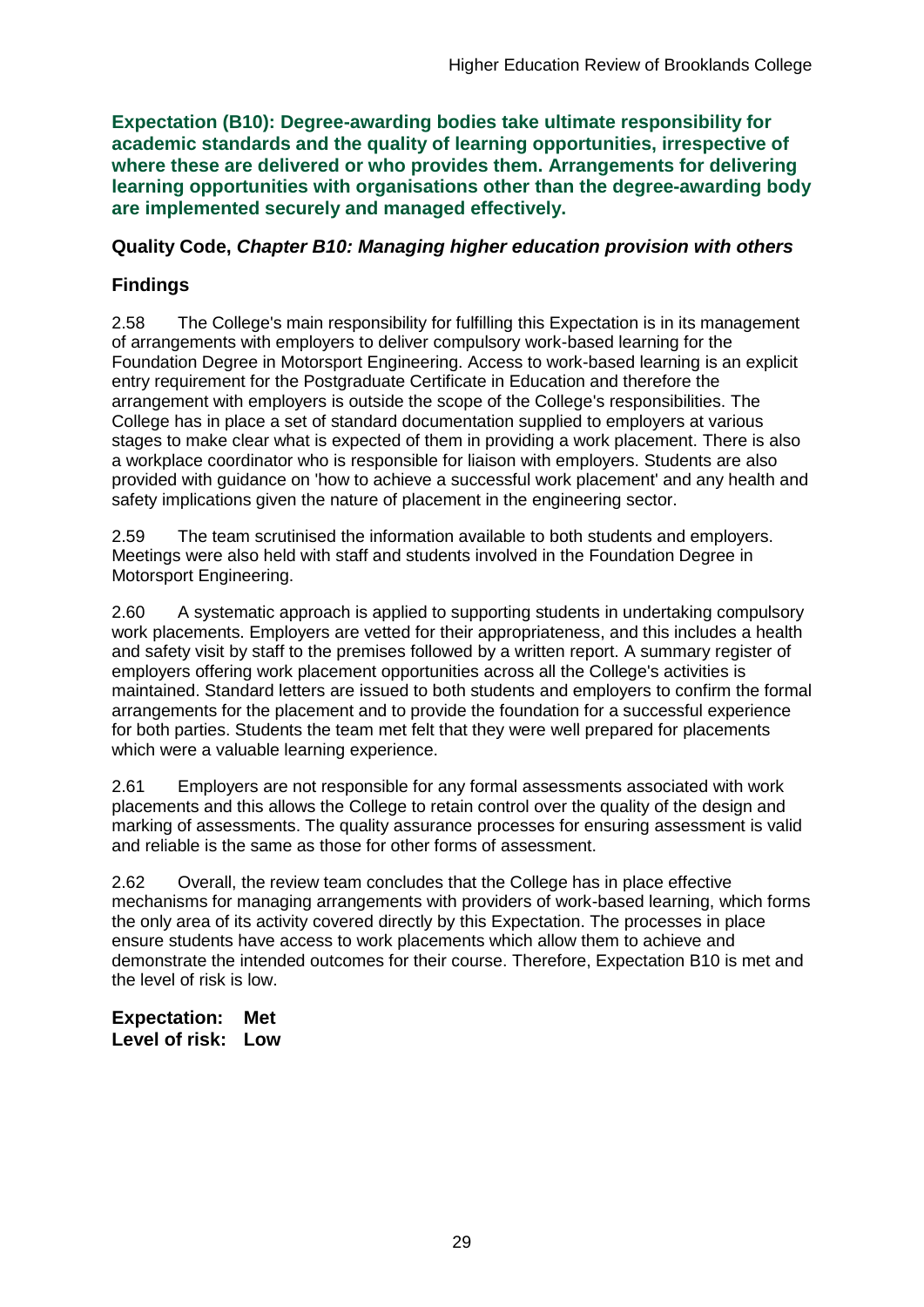**Expectation (B11): Research degrees are awarded in a research environment that provides secure academic standards for doing research and learning about research approaches, methods, procedures and protocols. This environment offers students quality of opportunities and the support they need to achieve successful academic, personal and professional outcomes from their research degrees.**

#### **Quality Code,** *Chapter B11: Research degrees*

### **Findings**

2.63 The College does not offer research degrees and the Expectation is therefore not applicable.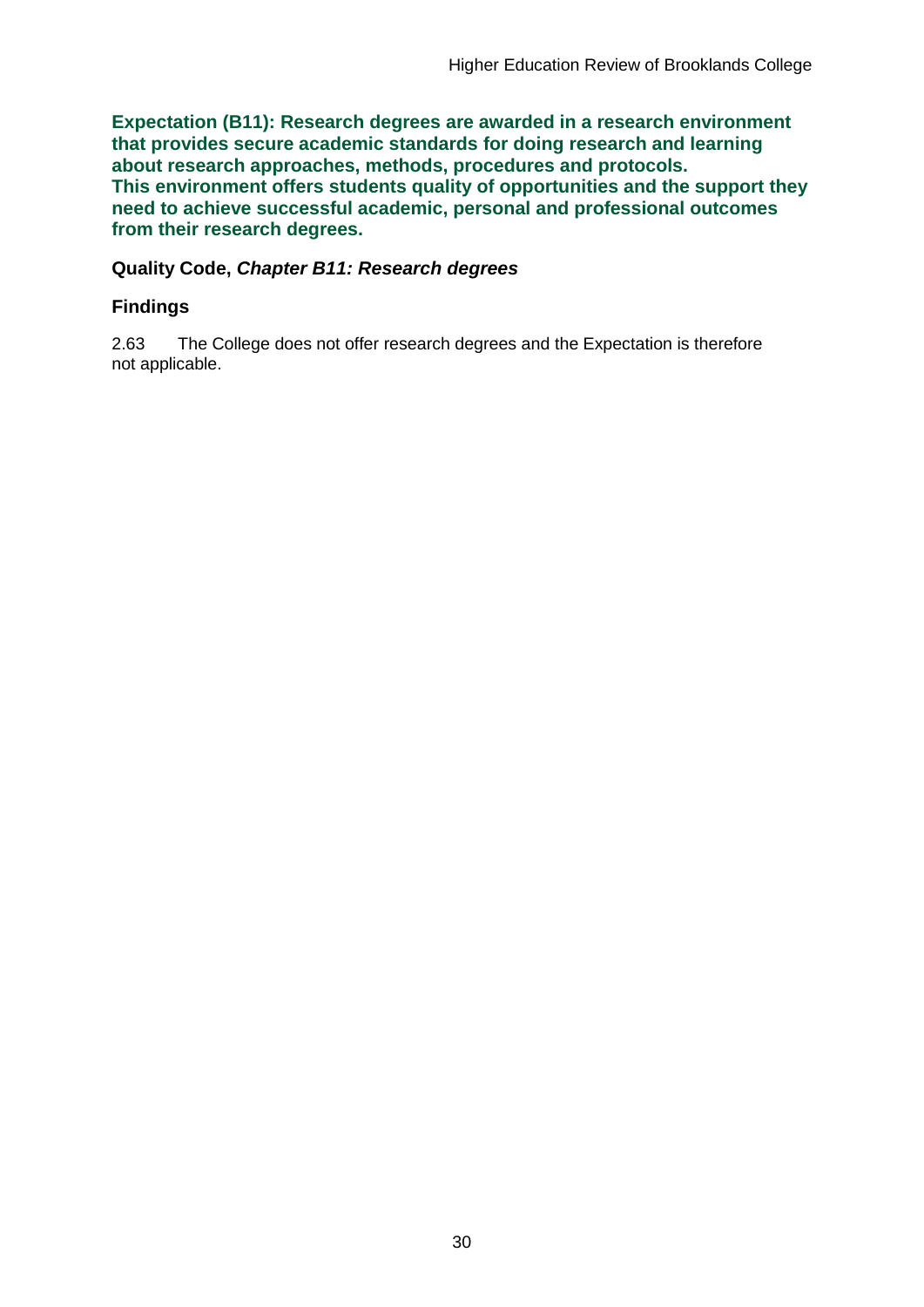## **Quality of student learning opportunities: Summary of findings**

2.64 In reaching its judgement about the quality of student learning opportunities, the review team matched its findings against the criteria specified in Annex 2 of the published handbook. The 10 applicable Expectations in this judgement area are met with low levels of risk.

2.65 The team identified four features of good practice relating to: the involvement of employers in course planning and design (Expectation B1); the positive impact of proactive partnerships with external bodies on learning and teaching (Expectation B3); the wideranging and high quality of learning opportunities on the HNC/HND in Public Services; and the high level of support provided to students (Expectation B4).

2.66 The review team also made one recommendation and three affirmations of action. The recommendation relates to the more effective use of anti-plagiarism software by providing clear guidance on when and how it should be used. This recommendation was made under Expectation B6, and in the view of the team poses a low risk to the management of this area as it relates to the need to develop clearer processes for the use of existing software to improve assessment practice. Another recommendation made under Expectation C, which relates to updating course handbooks, is also of relevance to this area as some handbooks did not always contain full information on academic malpractice, and complaints and appeals. The three affirmations are in recognition of the action the College is taking to upgrade IT resources, improve the VLE and strengthen student engagement.

2.67 In summary, there is low risk to the present or likely future management of the quality of student learning opportunities. Therefore, the review team concludes that the quality of student learning opportunities **meets** UK expectations.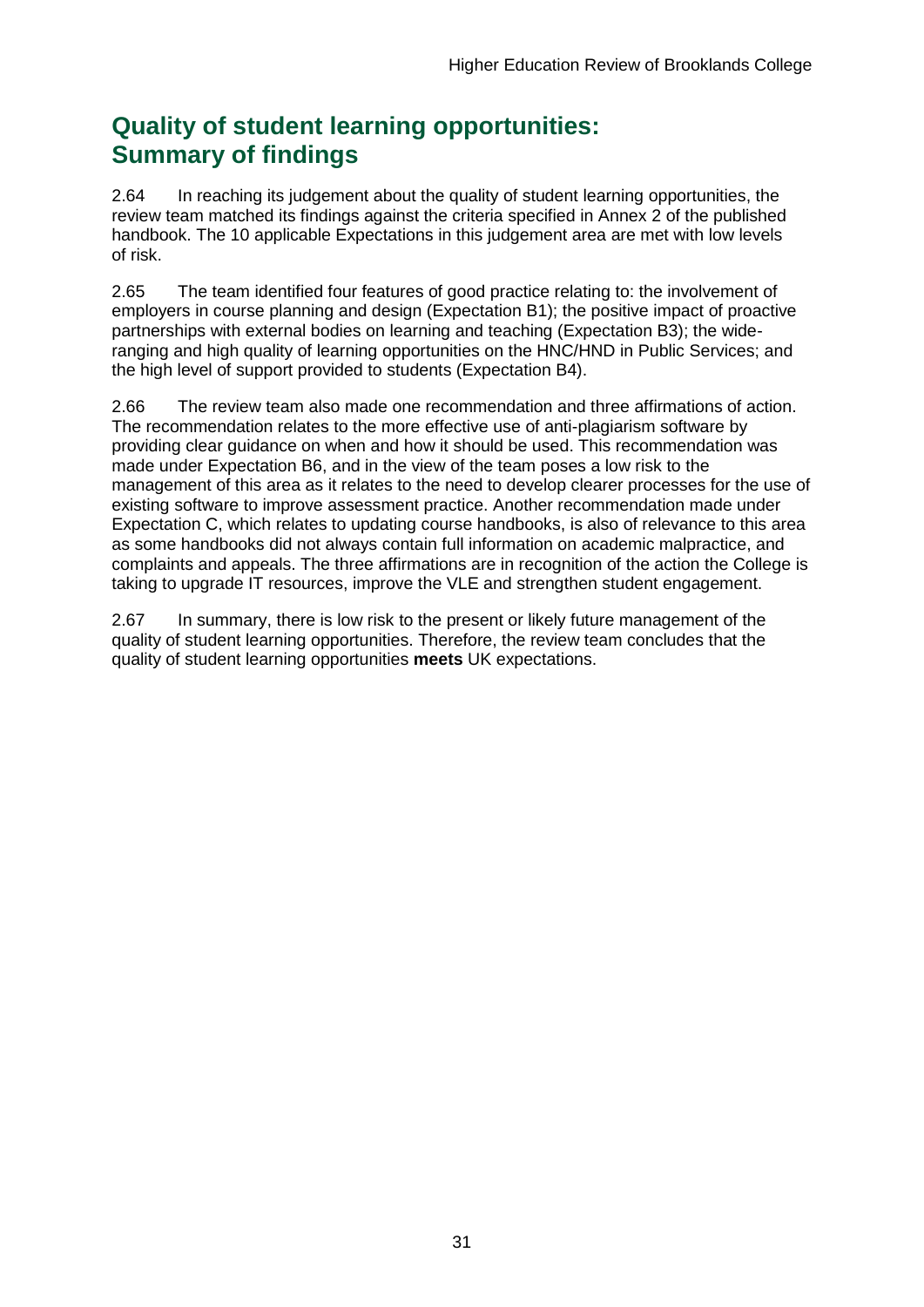## <span id="page-32-0"></span>**3 Judgement: Quality of the information produced about its provision**

#### **Expectation (C): UK higher education providers produce information for their intended audiences about the higher education they offer that is fit for purpose, accessible and trustworthy.**

### **Quality Code,** *Part C: Information about higher education provision*

## **Findings**

3.1 The website communicates information on the College's mission, the range of provision on offer and the entry criteria for individual courses. Prospective applicants are also able to request a copy of the prospectus through the website. During the course of their study students are provided with course handbooks (incorporating programme and module specifications), assignment briefs and internally produced careers information. Staff are provided with comprehensive guidance on the processes for managing higher education through the College Quality Handbook and policies and standard templates for course approval and review. The College VLE is used to make course information available to students in an electronic format.

3.2 The marketing department coordinates the review of public-facing information in liaison with academic staff, and in accordance with a prescribed annual timetable. For university courses, information is approved by the relevant degree-awarding body before publication. All College policies are also reviewed annually and version controlled, with an identifiable person responsible for approving any changes to content. For university courses, handbooks and programme specifications conform to the relevant degree-awarding body's template. For higher national courses, each team is responsible for producing a course handbook. All handbooks are checked by the Head of Department and formally signed off by the HEWG.

3.3 The team reviewed the College website, the VLE, the Prospectus, College policies, course handbooks and assignment briefs. The team also met a range of staff and students to understand the processes for managing information and to obtain student views on the quality of information produced by the College.

3.4 Students confirmed that the information available prior to applying for higher education study at the College was informative and helpful in selecting the most appropriate course. A review of course handbooks revealed that they do not always contain full information on intended learning outcomes, academic malpractice and complaints and appeals. Although students were generally satisfied with the information available to them during their course of study there is a degree of reliance on the verbal information provided by staff. The team acknowledges that a prescribed template for course handbooks may not be appropriate, but students would benefit from receiving essential information in one definitive document. Therefore, the team **recommends** the College ensure all course handbooks contain full and relevant information, and that these are made available through the College's virtual learning environment.

3.5 Although the College intends to make all relevant course information available through the VLE the team found that this is not always the case. The introduction of minimum standards for the VLE is supporting the College in ensuring relevant information is uploaded and that it is consistent across all provision (see affirmation under Expectation B3).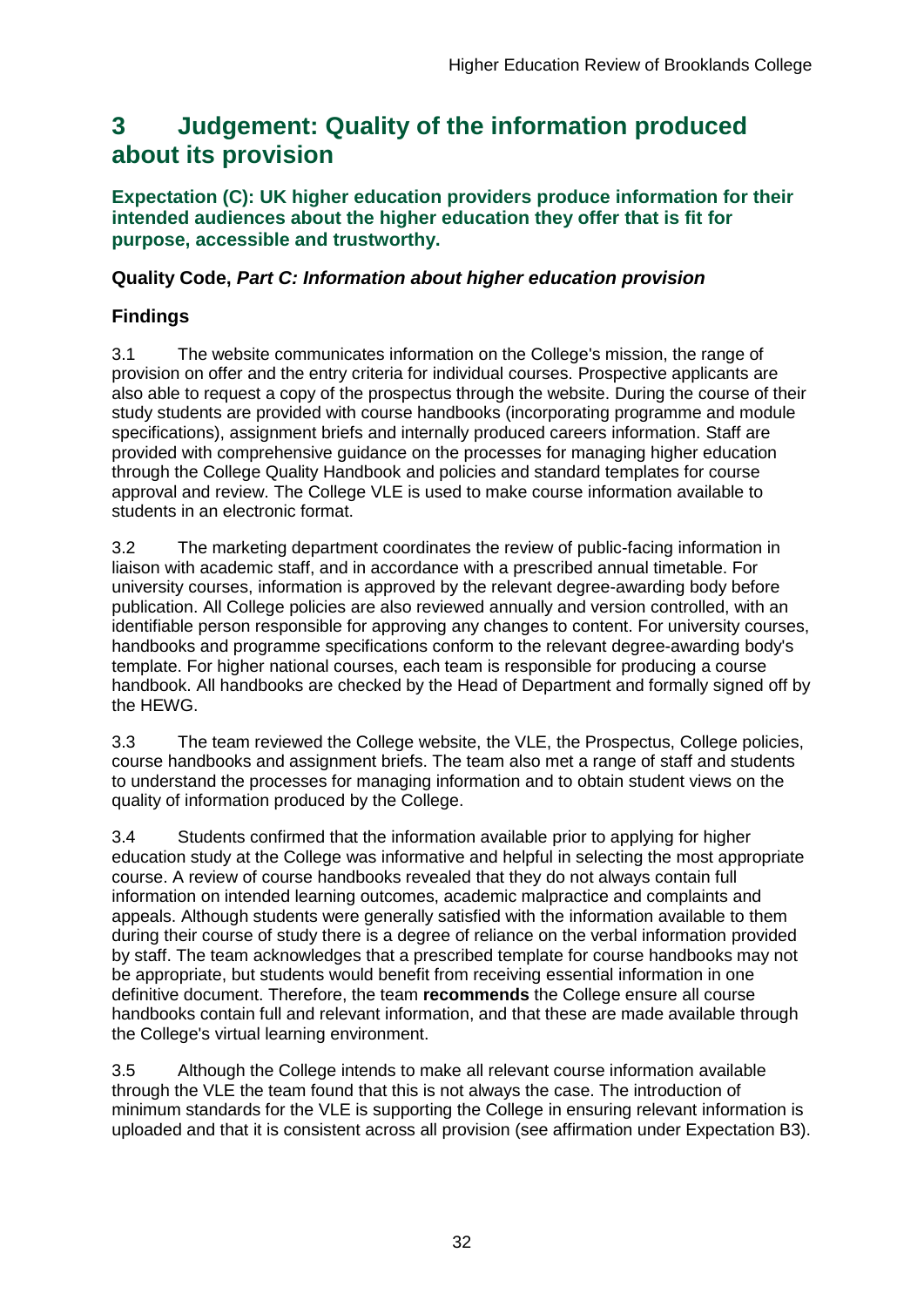3.6 Appropriate checks are in place to manage the accuracy and reliability of information. Academic and support staff are clear on their responsibilities for contributing to the review and updating of information on the website and in documents. Course SEDs require staff to comment on the information available to students, and where improvements are identified these feed into QIPs. The HEWG, whose membership includes the Marketing Manager, has oversight of all information produced by the College for its internal and external audiences.

3.7 Team concludes that the College has in place effective mechanisms for assuring the quality of information produced about its higher education. There are some minor inconsistencies in handbooks and the way in which this information is made available to students, but this does not present a high risk to the management of information. The team therefore concludes that the Expectation is met with a low level of risk.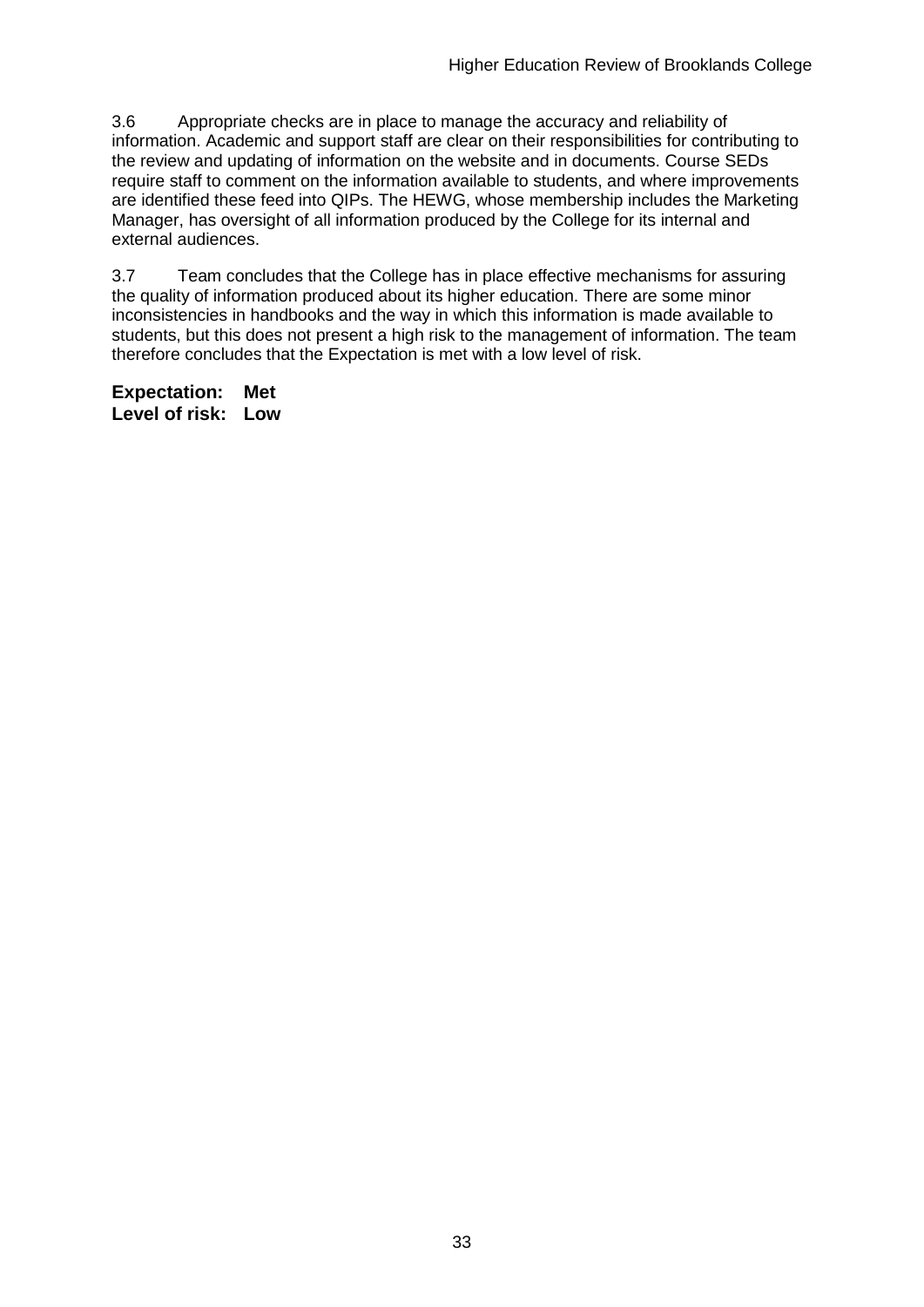## **Quality of the information produced about its provision: Summary of findings**

3.8 In reaching its judgement about the quality of the information the College produces about its provision, the review team matched its findings against the criteria specified in Annex 2 of the published handbook.

3.9 The team found that overall information is fit for purpose, accessible and trustworthy. However, there are some inconsistencies in the information provided in handbooks on course learning outcomes, academic malpractice, and complaints and appeals. The team has made one recommendation to address the latter relating to the need to amend existing documentation and to make this more readily available. This presents a low risk to the management of this area and it is therefore concluded that the quality of information **meets** UK expectations.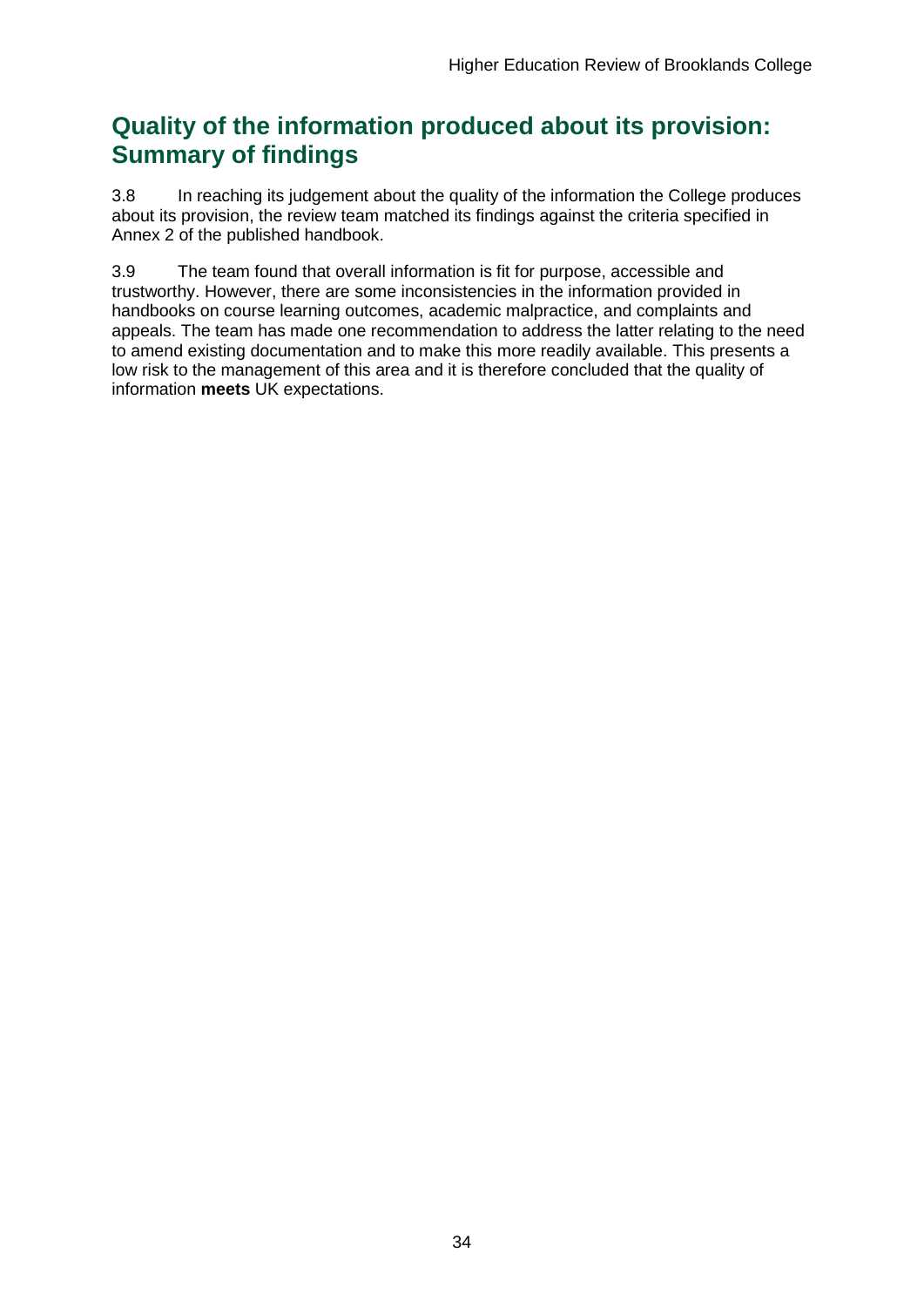## <span id="page-35-0"></span>**4 Judgement: Enhancement of student learning opportunities**

## **Expectation (Enhancement): Deliberate steps are being taken at provider level to improve the quality of students' learning opportunities.**

## **Findings**

4.1 The College has a systematic approach to the enhancement of its higher education provision at provider level. The strategic aims identify the College's priorities for enhancement which include raising student achievement, providing high quality teaching and support, and developing resources. The HEWG, which comprises academic, support, quality and senior staff, plays a pivotal role in the implementation and operational management of enhancement initiatives. The HEWG has clear terms of reference which are focused on enhancement of the learning experience in a number of areas. This focus includes: strategic and operational higher education development; the student's learning journey; employability; staff development; monitoring of performance and progress against the higher education QIP.

4.2 The College's three-tier self-evaluation process, which works at course, curriculum and College level, is the main vehicle for identifying and planning for improvements. The higher education QIP brings together a range of initiatives across the College's provision as well as recording progress against objectives.

4.3 The team tested the College's approach to enhancement through a review of College strategies, minutes of the HEWG, SEDs and associated QIPs. A number of meetings were also held with a range of staff and students.

4.4 The higher education QIP captures themes emerging from course and curriculum level SEDs resulting in identified areas for improvement addressed through time-bound actions, with key performance indicators to measure success. Scrutiny of HEWG minutes indicates that the Group's activities cover a range of enhancement initiatives, though often with a relatively operational focus. While minutes make limited reference to the higher education QIP, HEWG members saw the review of actions identified within the Plan as central to the work of the Group.

4.5 The team found evidence of enhancement in practice through a number of collegelevel initiatives intended to improve the quality of learning opportunities. The implementation of the web-based HOW2 software has promoted the sharing of good practice in higher education teaching and learning and stimulated innovation in assessment, for example the consideration of group work and peer assessment. The College Assessment Forum, although not specific to higher education, is used to develop consistency in assessment practice across the College and focuses on improving record keeping, developing robust marking practices and providing high quality feedback to students. There has also been a strategic approach to the development of online resources and e-book packages to respond to student feedback on the shortage of books at key times.

4.6 Staff the team met considered student feedback as a valuable input into course level improvement and institutional enhancement. In some cases College initiatives to improve academic or non-academic facilities taken in response to feedback had not been fully taken up by students. During meetings, students confirmed that in general their feedback was taken seriously and contributed to the enhancement of learning opportunities. However, the part-time mode of study makes it challenging for most students to fully engage in feedback opportunities, particularly those at college-level which may contribute to enhancement. The College recognises this as an area for further development and is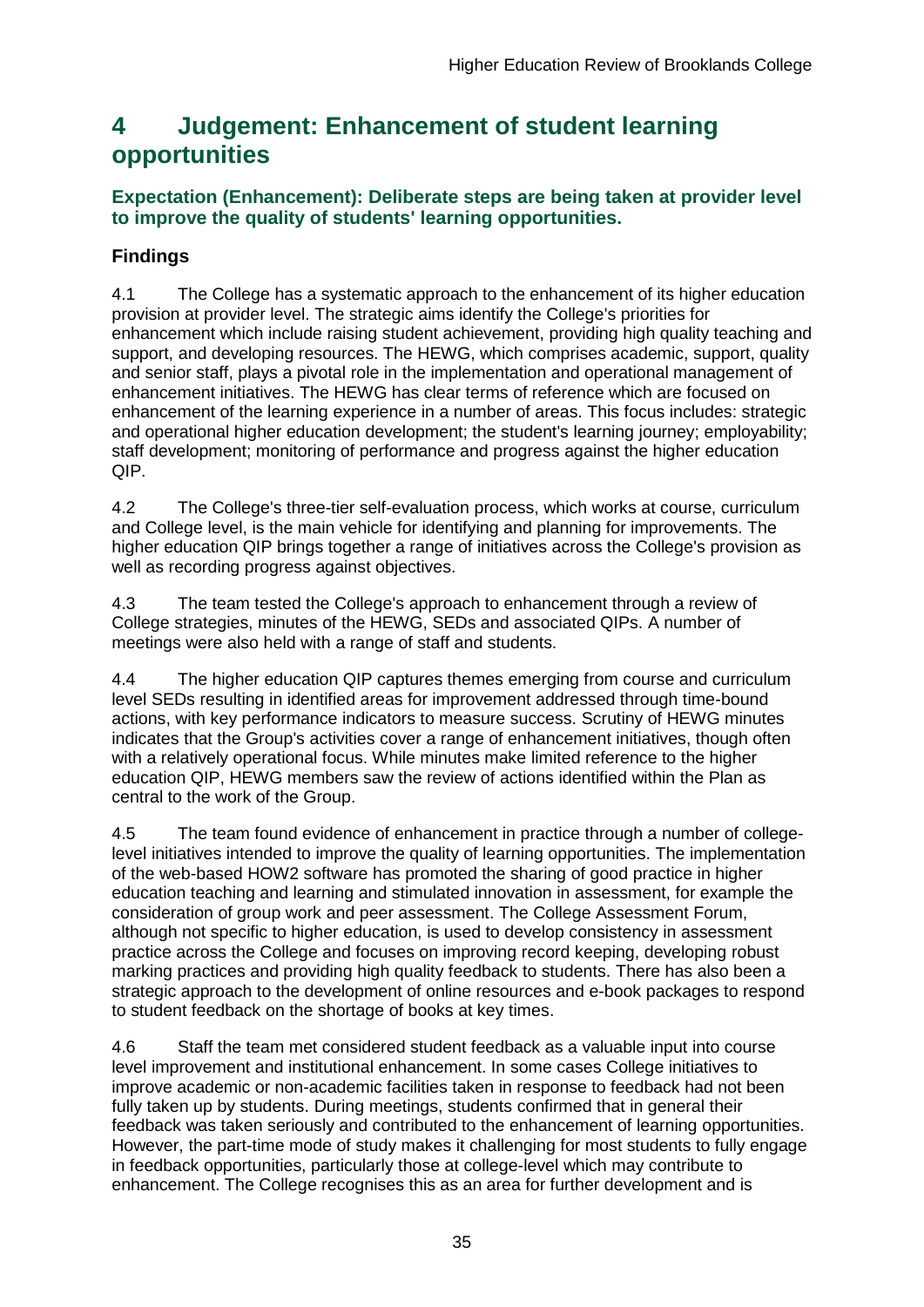considering the ways in which higher education students can be more involved in enhancement (see affirmation under Expectation B5).

4.7 The strong partnerships with its degree-awarding bodies and other local colleges facilitate enhancement within the College. Regular and planned engagements with University partners support the College in delivering teaching that is comparable to that of its degree-awarding bodies. Local initiatives with other further education colleges, including participating in a network for peer observation of teaching, has led to opportunities for the wider sharing and dissemination of good practice. There is also strategic interaction with employers in the development of the curriculum and decision making on new courses (see good practice under Expectation B3).

4.8 The team concludes that the College, in partnership with other external bodies, meets the Expectation for Enhancement. There is strategic oversight of higher education through the work of the HEWG and a planned approach to making college-level improvements through the implementation of the higher education QIP. Therefore, this Expectation is met and the risk is low.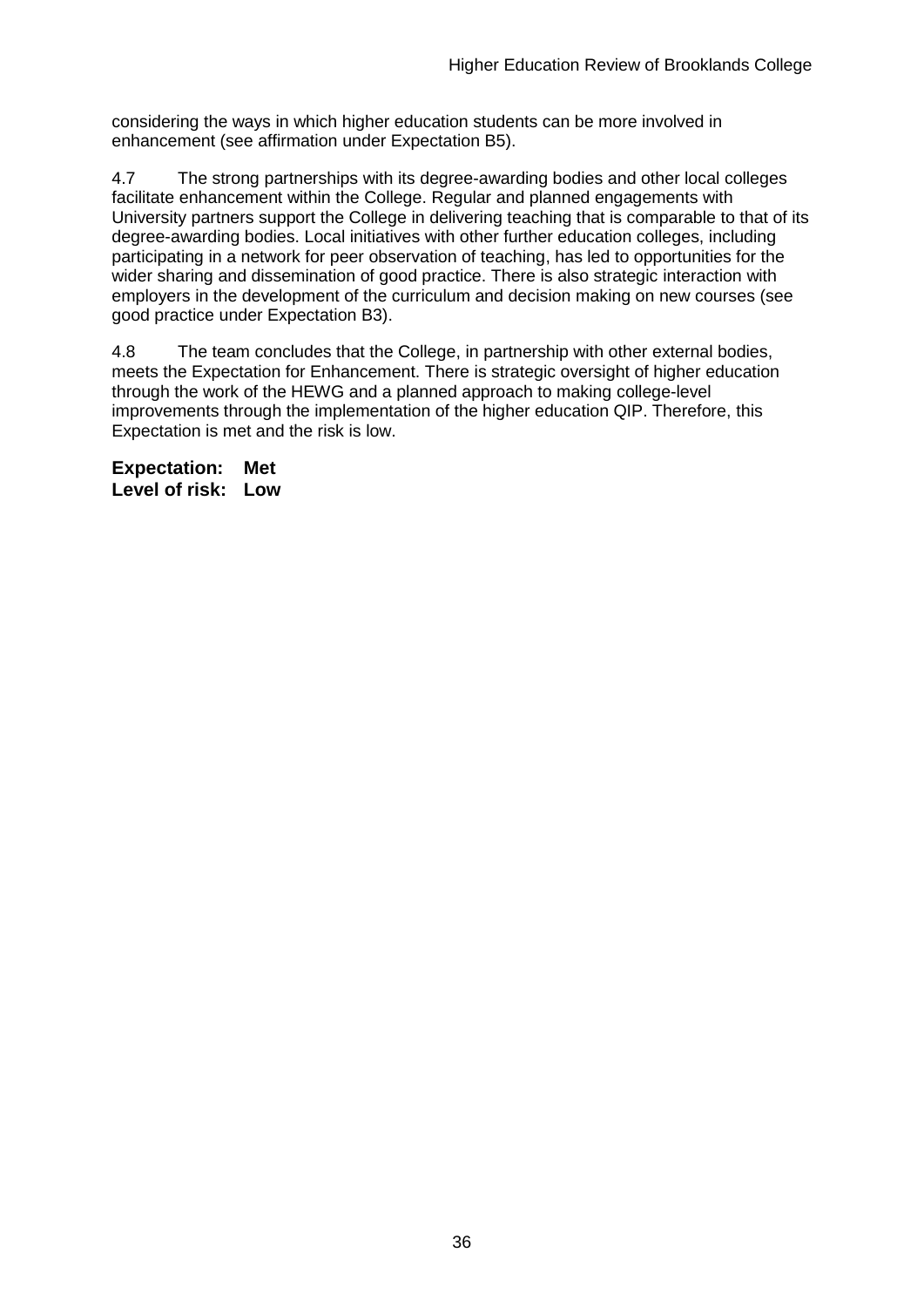## **Enhancement of student learning opportunities: Summary of findings**

4.9 In reaching its judgement about the enhancement of learning opportunities, the review team matched its findings against the criteria specified in Annex 2 of the published handbook. There is appropriate oversight of higher education within the College which enables deliberate action to be taken at a strategic level to enhance learning opportunities.

4.10 The team did not identify any recommendations or good practice. However, the College is aware of the need to further develop student engagement at college-level, and is addressing this through its improvement planning processes. The team recognises the action being taken by the College through an affirmation made under Expectation B5. The team also acknowledges the positive impact of good practice located under Expectation B3, which relates to the proactive engagements with external bodies to enhance learning opportunities. The team concludes that the enhancement of student learning opportunities **meets** UK expectations.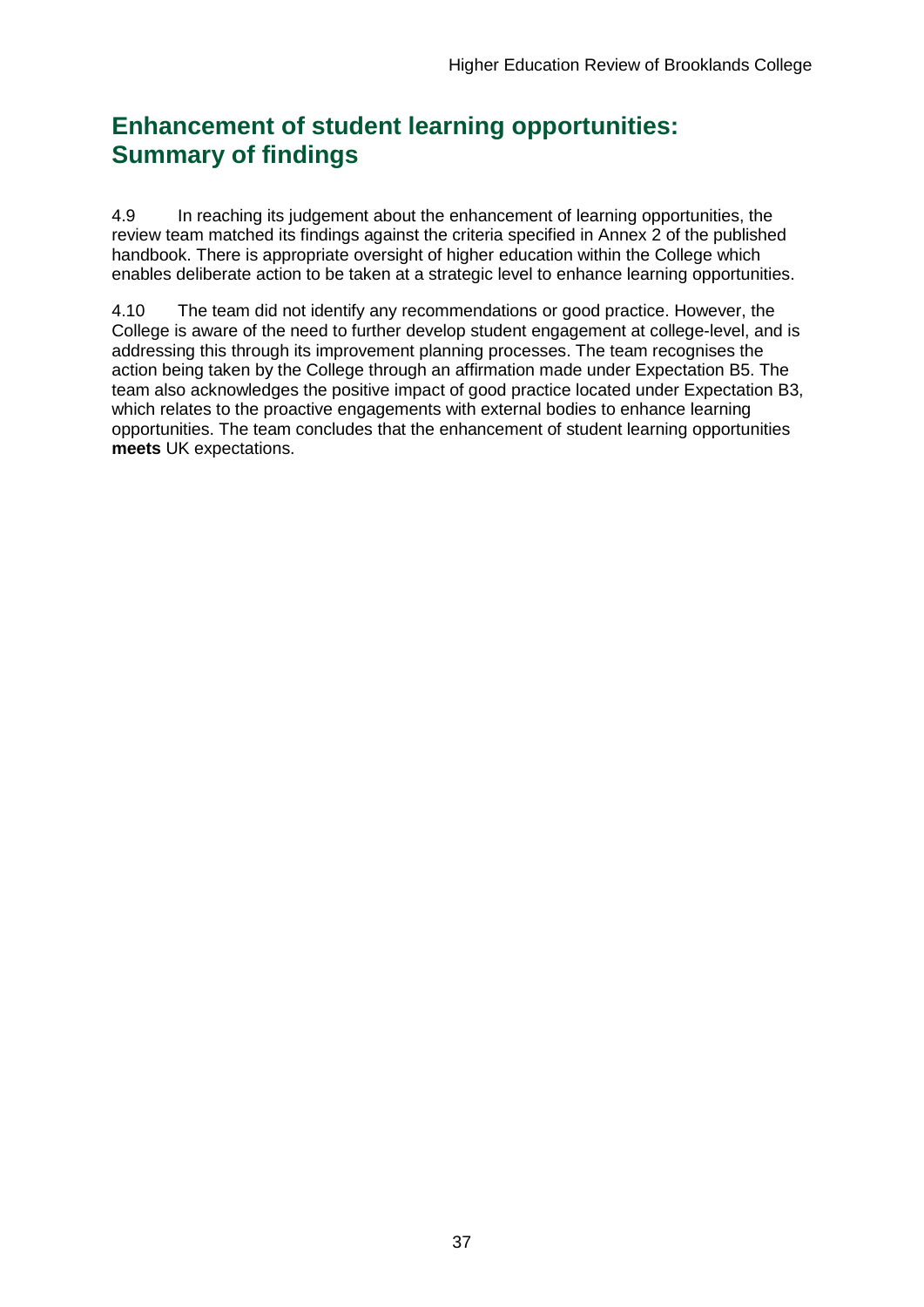## <span id="page-38-0"></span>**5 Commentary on the Theme: Student Employability**

## **Findings**

5.1 The majority of higher education students studying at the College are part-time, and many are in employment and using their course of study for career progression. The College's main approach to student employability is therefore through curriculum design and assessment, intended to fulfil students' career aspirations. The College achieves this through strong links with a network of local employers that support its delivery of higher education.

5.2 Close links with employers enables the College to address local and regional employment requirements and support economic growth and development. Employers inform the strategic direction of the College's higher education provision and are involved in the approval of new provision to ensure currency and relevance to the employment sector. Course teams also hold employer forums to forge new links with employers and to obtain constructive feedback on College delivery of higher education. Relationships with employers are used to provide students with access to work-based learning opportunities. Examples include live music performances, work experience with McLaren for engineering students and industrial mentoring.

5.3 Curriculum delivery, learning activities and assessment tasks are designed to enhance student employability. Staff involved in teaching are often practising professionals who are able to provide an employment focus and expose students to work-based learning opportunities. The emphasis on employability is achieved through work-based assessment tasks developed in conjunction with employers, external guest speakers from industry, compulsory skills development modules, and the use of learning activities such as problemsolving and presentations to develop a broader range of interpersonal skills. For example, graphic design students are involved in the annual redesign of the College's prospectus. The wide-ranging opportunities available on the public services courses also encourage student employability and personal development (see findings under Expectation B3).

5.4 Independent advice and guidance is also available through careers advisors. Oneto-one guidance interviews are used as an opportunity for students to discuss their long-term career aspirations and to support students in making an informed choice about their future. On request, students are also able to access support for obtaining work experience.

5.5 The College is committed to supporting the employability of its students, with a tailored approach to meet the needs of its diverse student body. There are also plans to further improve student employability by establishing a more coherent approach to embedding work-based learning into curriculum delivery across all courses, and by setting up a college-level employer forum.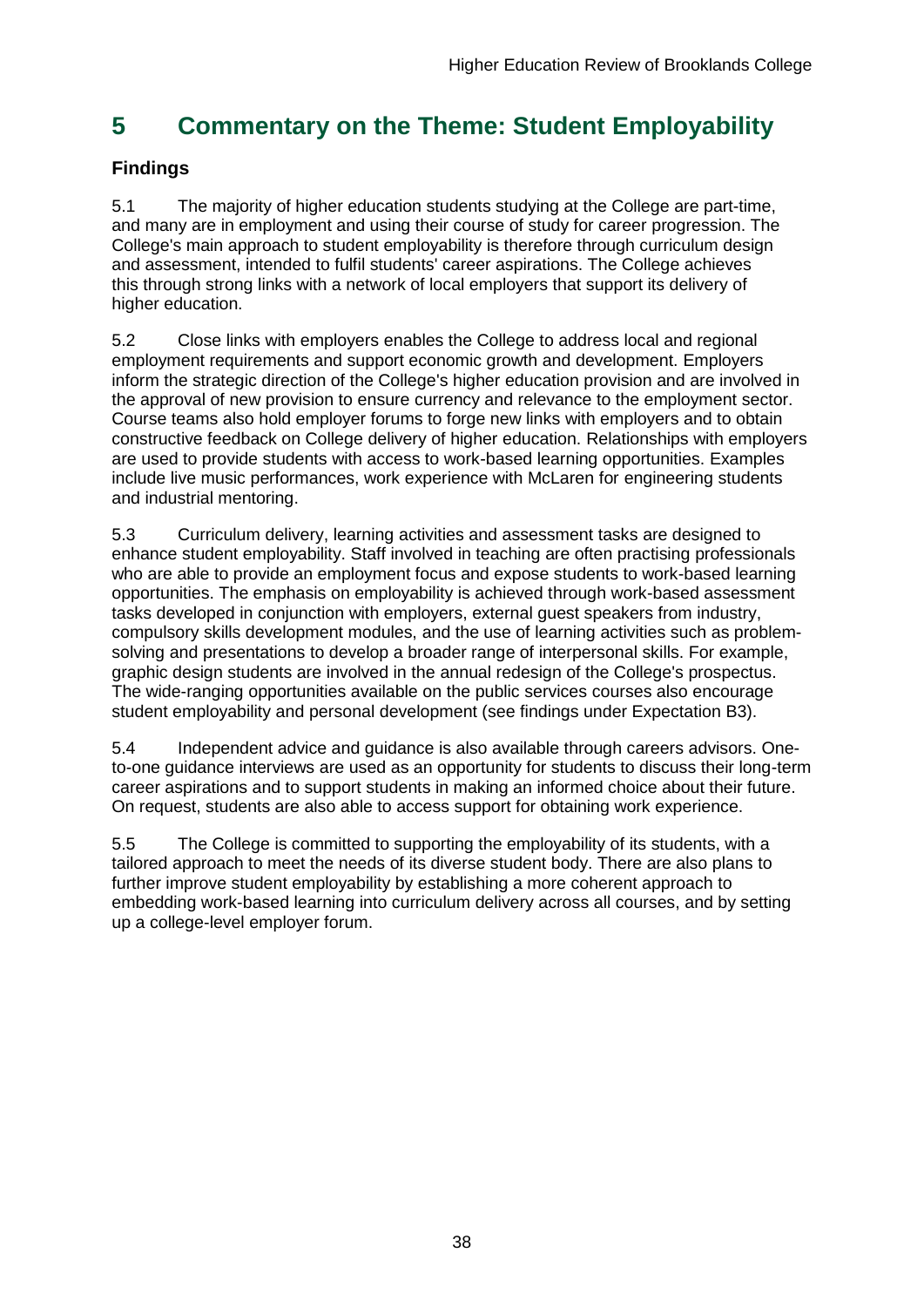## <span id="page-39-0"></span>**Glossary**

This glossary is a quick-reference guide to terms in this report that may be unfamiliar to some readers. Definitions of key operational terms are also given on pages 27-29 of the [Higher Education Review handbook](http://www.qaa.ac.uk/publications/information-and-guidance/publication/?PubID=2672#.VBbte3hwa70)

If you require formal definitions of other terms please refer to the section on assuring standards and quality: [www.qaa.ac.uk/assuringstandardsandquality.](http://www.qaa.ac.uk/assuringstandardsandquality/pages/default.aspx)

User-friendly explanations of a wide range of terms can be found in the longer **Glossary** on the QAA website: [http://www.qaa.ac.uk/Pages/GlossaryEN.aspx.](http://www.qaa.ac.uk/Pages/GlossaryEN.aspx)

#### **Academic standards**

The standards set by **degree-awarding bodies** for their courses (programmes and modules) and expected for their awards. See also **threshold academic standard**.

#### **Award**

A qualification, or academic credit, conferred in formal recognition that a student has achieved the intended **learning outcomes** and passed the assessments required to meet the academic standards set for a **programme** or unit of study.

#### **Blended learning**

Learning delivered by a number of different methods, usually including face-to-face and e-learning (see **[technology enhanced or enabled learning](http://www.qaa.ac.uk/AboutUs/glossary/Pages/glossary-t.aspx#t1)**).

#### **Credit(s)**

A means of quantifying and recognising learning, used by most institutions that provide higher education **programmes of study**, expressed as numbers of credits at a specific level.

#### **Degree-awarding body**

A UK [higher education provider](http://newlive.qaa.ac.uk/AboutUs/glossary/Pages/glossary-h.aspx#h2.1) (typically a [university\)](http://newlive.qaa.ac.uk/AboutUs/glossary/Pages/glossary-u-z.aspx#u4) with the power to award degrees, conferred by Royal Charter, or under Section 76 of the Further and Higher Education Act 1992, or under Section 48 of the Further and Higher Education (Scotland) Act 1992, or by Papal Bull, or, since 1999, granted by the Privy Council on advice from QAA (in response to applications for [taught degree awarding powers, research degree awarding powers or](http://newlive.qaa.ac.uk/AboutUs/DAP/Pages/default.aspx)  [university title\)](http://newlive.qaa.ac.uk/AboutUs/DAP/Pages/default.aspx).

#### **Distance learning**

A course of study that does not involve face-to-face contact between students and tutors but instead uses technology such as the internet, intranets, broadcast media, CD-ROM and video, or traditional methods of correspondence - learning 'at a distance'. See also **blended learning**.

#### **Dual award or double award**

The granting of separate awards (and certificates) for the same **programme** by two **degree-awarding bodies** who have jointly delivered the programme of study leading to them. See also **multiple award**.

#### **e-learning**

See technology enhanced or enabled learning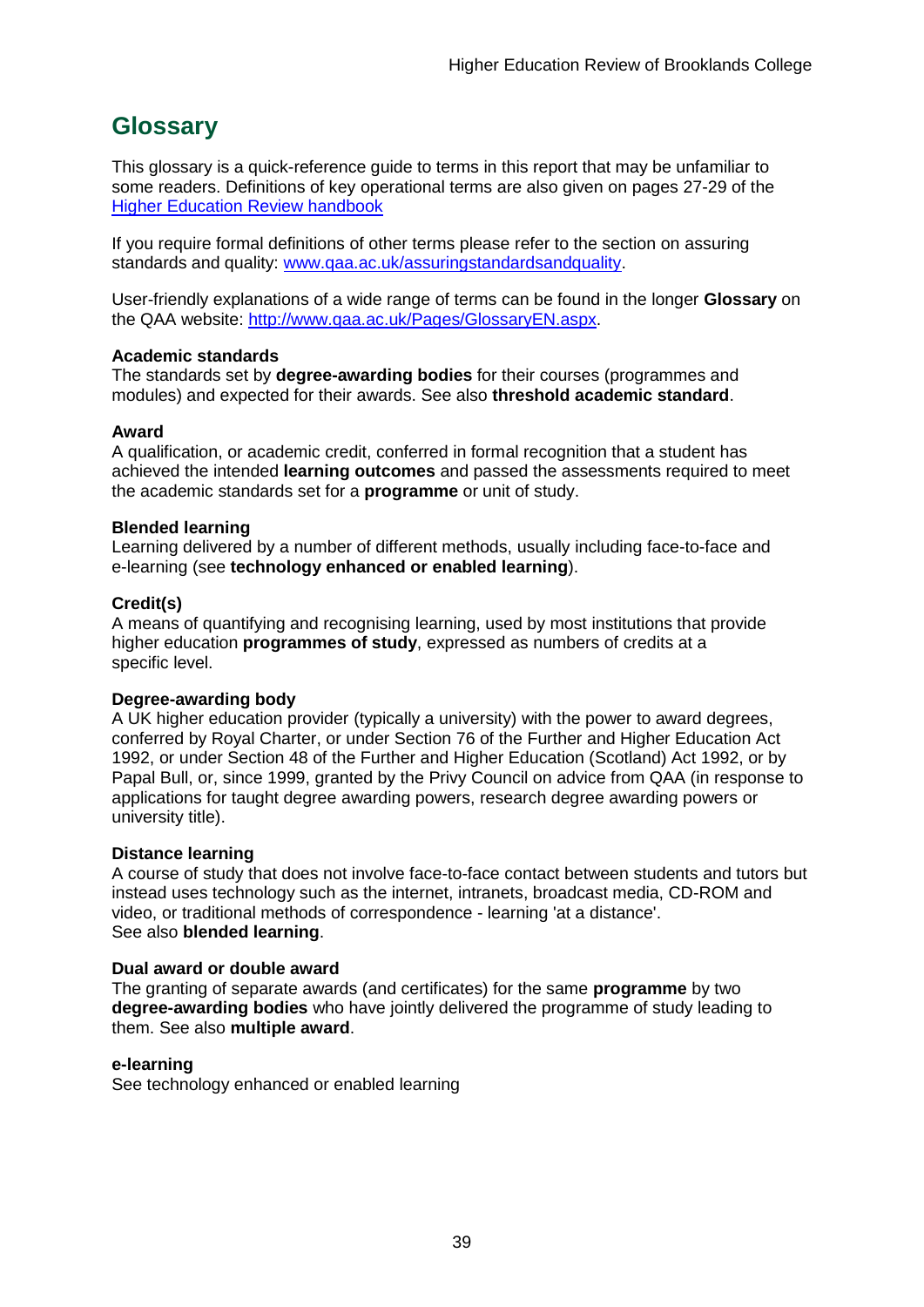#### **Enhancement**

The process by which [higher education providers](http://www.qaa.ac.uk/AboutUs/glossary/Pages/glossary-h.aspx#h2.1) systematically improve the quality of provision and the ways in which students' learning is supported. It is used as a technical term in our review processes.

#### **Expectations**

Statements in the **Quality Code** that set out what all UK [higher education providers](http://newlive.qaa.ac.uk/AboutUs/glossary/Pages/glossary-h.aspx#h2.1) expect of themselves and each other, and what the general public can therefore expect of them.

#### **Flexible and distributed learning**

A [programme](http://newlive.qaa.ac.uk/AboutUs/glossary/Pages/glossary-p.aspx#p12) or [module](http://newlive.qaa.ac.uk/AboutUs/glossary/Pages/glossary-m-o.aspx#m6) that does not require the student to attend classes or events at particular times and locations.

#### See also **distance learning**.

#### **Framework**

A published formal structure. See also **framework for higher education qualifications**.

#### **Framework for higher education qualifications**

A published formal structure that identifies a hierarchy of national qualification levels and describes the general achievement expected of holders of the main qualification types at each level, thus assisting higher education providers in maintaining academic standards. QAA publishes the following frameworks: *The framework for higher education qualifications in England, Wales and Northern Ireland* (FHEQ) and *The framework for qualifications of higher education institutions in Scotland* (FQHEIS).

#### **Good practice**

A process or way of working that, in the view of a QAA review team, makes a particularly positive contribution to a higher education provider's management of academic standards and the quality of its educational provision. It is used as a technical term in QAA's audit and review processes.

#### **Learning opportunities**

The provision made for students' learning, including planned study, teaching, assessment, academic and personal support, and resources (such as libraries and information systems, laboratories or studios).

#### **Learning outcomes**

What a learner is expected to know, understand and/or be able to demonstrate after completing a process of learning.

#### **Multiple awards**

An arrangement where three or more **degree-awarding bodies** together provide a single jointly delivered **programme** (or programmes) leading to a separate **award** (and separate certification) of each awarding body. The arrangement is the same as for **dual/double awards**, but with three or more awarding bodies being involved.

#### **Operational definition**

A formal definition of a term, establishing exactly what QAA means when using it in reviews and reports.

#### **Programme (of study)**

An approved course of study that provides a coherent learning experience and normally leads to a qualification.